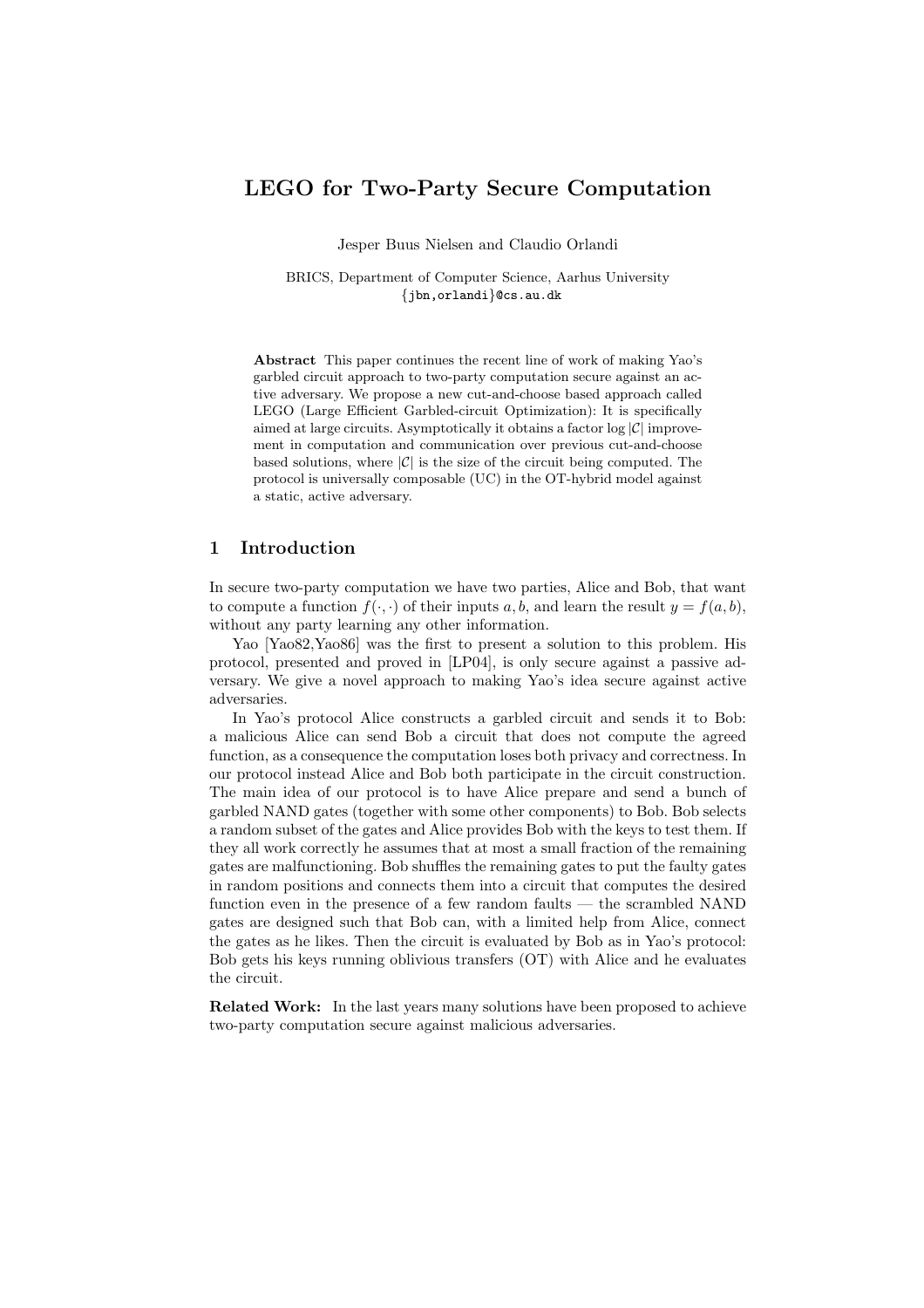In [LP07,LPS08], Alice sends s copies of the Yao's garbled circuit to be computed. Bob checks half of them and computes on the remaining circuits. A similar approach was suggested in [MF06]. Due to the circuit replication, they need to introduce some machinery in order to force the parties to provide the same inputs to every circuit, resulting in an overhead of  $s^2$  commitments per input wire for a total of  $O(s\kappa|\mathcal{C}| + s^2\kappa|\mathcal{I}|)$ , where  $|\mathcal{C}|$  is the size of the circuit, | $\mathcal{I}$ | is the size of the input and  $\kappa$  is the length of a hash value. To optimize the cut-and-choose construction, Woodruff [Woo07] proposed a way of proving input consistency using expander graphs: using this construction it is possible to get rid of the dependency on the input size and therefore achieving complexity of  $O(s\kappa|\mathcal{C}|)$ . More concretely, the protocol in [LP07,LPS08] requires s copies of a circuit of size  $|\mathcal{C}| + |D|$ , where D is an input decoder, added to the circuit to deal with so-called selective failures. They propose a basic version of D with size  $O(s|\mathcal{I}|)$  and a more advanced with size  $O(s + |\mathcal{I}|)$ . However, because of the  $s^2|\mathcal{I}|$  commitments, their optimized encoding gives them just a benefit in the number of OT required. With our construction, we can fully exploit their encoding. In fact we need just to replicate  $s/\log(|\mathcal{C}|)$  times a circuit of size  $O(|\mathcal{C}|+$  $s + |\mathcal{I}| = O(|\mathcal{C}|)$ , which gives our protocol a complexity of  $O((s/\log(|\mathcal{C}|))\kappa|\mathcal{C}|)$ , i.e., our replication factor is reduced by the logarithm of the circuit size. The improvement in replication factor from s to  $s/\log(|\mathcal{C}|)$  comes from doing cutand-choose on individual gates instead of doing it on entire circuits.

Another approach to making Yao's idea actively secure is to use generic zeroknowledge proofs to force good behavior [GMW86]. In theory this can be done with just a constant overhead in communication [NN01].

Other related works include: Considering UC security, in [JS07] a solution for two party computation on committed inputs is presented. This construction uses public-key encryption together with efficient zero-knowledge proofs, in order to prove that the circuit was built correctly. Their asymptotic complexity is  $O(\kappa'|\mathcal{C}|)$ , where  $\kappa'$  is the length of factorization-based public-key cryptosystems. In our protocol the parameter  $\kappa$  can be chosen to be much smaller i.e., the required size for hashing and elliptic curves cryptography.

In [IPS08] a protocol for UC secure two-party computation in the OT-hybrid model is presented with communication complexity  $O(|\mathcal{C}|) + \text{poly}(s, d, \log |\mathcal{C}|)$ , where s is the security parameter and d is the depth of  $\mathcal{C}$ . The hidden constant factor and the term  $\text{poly}(s, d, \log |\mathcal{C}|)$ , however, makes the comparison between the protocols unclear. Moreover, their protocol has non-constant round complexity as opposed to ours. Even the situation for very small or alternatively very large circuits is not clear a priori without trying to optimize and implement both approaches.

Our Contribution: Our scheme is based on three assumptions. We need a UC secure OT scheme. In addition we assume a finite group and an element  $q$ of prime order p such that the discrete logarithm problem is hard in  $\langle g \rangle$ , for instance the group of points over an elliptic curve. Finally we need a function  $H : \mathbb{Z}_p \to \mathbb{Z}_p$  which is collision resistant and which is correlation resistant according to Def. 1.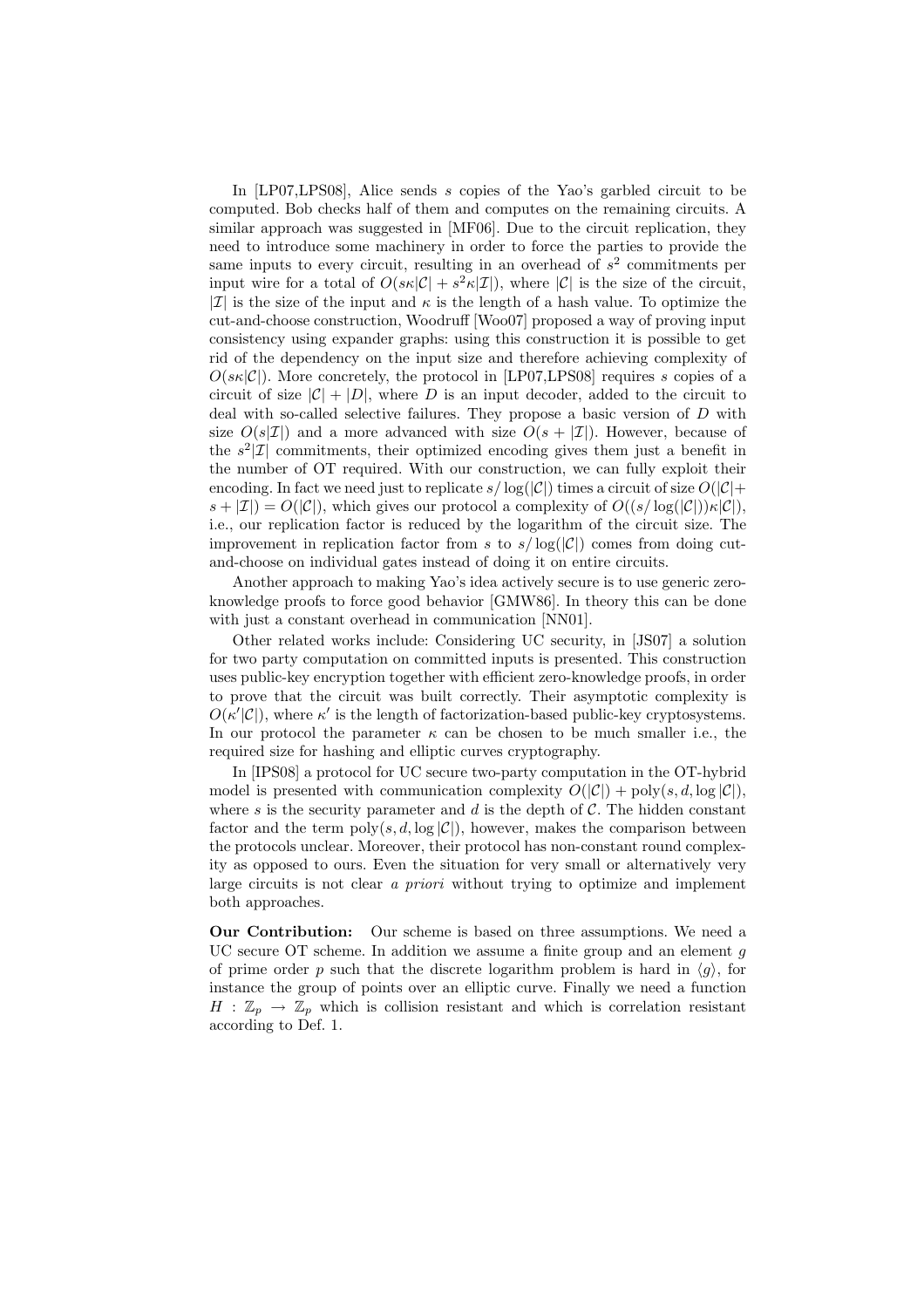**Definition 1.** Given  $F : \mathbb{Z}_p \to \mathbb{Z}_p$ , let  $\mathcal{O}^F$  be the following oracle: It samples a uniformly random  $\Delta \in \mathbb{Z}_p$  and stores  $\Delta$ . Whenever it is queried on  $c \in \{0, 1, 2\}$ , it samples a uniformly random  $K_0 \in \mathbb{Z}_p$ , lets  $K_1 = K_0 + \Delta \mod p$ ,  $K_2 =$  $K_0 + 2\Delta \mod p$  and returns  $K_c$  and  $F(K_d)$  for  $d \in \{0,1,2\} \setminus \{c\}$ . We call H correlation resistant if no poly-time adversary can distinguish  $\mathcal{O}^H$  from  $\mathcal{O}^R$ , where R is a uniformly random function from  $\mathbb{Z}_p$  to  $\mathbb{Z}_p$ .

It is clear that a random function is correlation resistant and it seems reasonable to assume that practical hash functions satisfy this property. The notion of correlation resistance is closely related to the notion of correlation robustness in [IKNP03].

Theorem 1. If H is collision resistant and correlation resistant according to Def. 1 with output length at most  $\kappa$ , the DL problem is hard in  $\langle q \rangle$ , elements of  $\langle g \rangle$  can be represented with  $\kappa$  bits and  $2^{-s}$  is negligible, then our protocol securely evaluates any function  $y = f(a, b)$  computed by a poly-sized Boolean circuit  $C$ . The protocol is UC secure against a static, active adversary in the OT-hybrid model. The round complexity is constant, the communication complexity is  $O(\kappa s|\mathcal{C}|/\log |\mathcal{C}|)$ . Regarding computational complexity,  $O(s|\mathcal{C}|/\log |\mathcal{C}|)$ exponentiations in  $\langle g \rangle$  are performed and the number of OT calls is  $O(|\mathcal{I}| + s)$ .

The version of our protocol presented in this short version of the paper is less efficient than need be, to allow clearer presentation and analysis. In the full version [NO08] some (constant factor) efficiency improvements are presented.

### 2 Ideal Functionalities

The ideal functionality we implement is described in Fig. 1 (see Fig. 2 for notation). It is "insecure" in the sense that it allows Alice to guess Bob's input bits. This can be solved in a black-box manner by replacing  $\mathcal C$  with a circuit computing a function of an encoded version of Bob's input. The randomized encoding is such that any s bits of a codeword are uniformly random and independent. The security follows from the fact that Alice cannot guess s or more bits with probability more than 2<sup>−</sup><sup>s</sup> , and if she guesses less bits she will learn no information. One method for this is given in [LP07]. The extra number of gates used is  $O(|\mathcal{I}_B| + s)$ , where  $|\mathcal{I}_B|$  is the length of Bob's input and s is a security parameter.

We implement  $\mathcal{F}_{\textsc{sc}}$  in the OT-hybrid model with an ideal functionality  $\mathcal{F}_{\textsc{or}}$ . We also assume an ideal functionality  $\mathcal{F}_{\text{ZK}}$  for zero-knowledge proof of knowledge. This can be implemented by s calls to the OT functionality: The prover offers a reply to challenge  $e = 0$  and  $e = 1$  and the verifier chooses and verifies one of the replies. The simulator reads the verifier's challenge and sets the corresponding message to be a simulated reply. The extractor can get both replies and compute the witness if both are correct. Repeating s times gives a soundness error of  $2^{-s}$ . We use in total just 2 calls to the proof of knowledge functionality, giving an overhead of 2s calls to  $\mathcal{F}_{\text{or}}$ .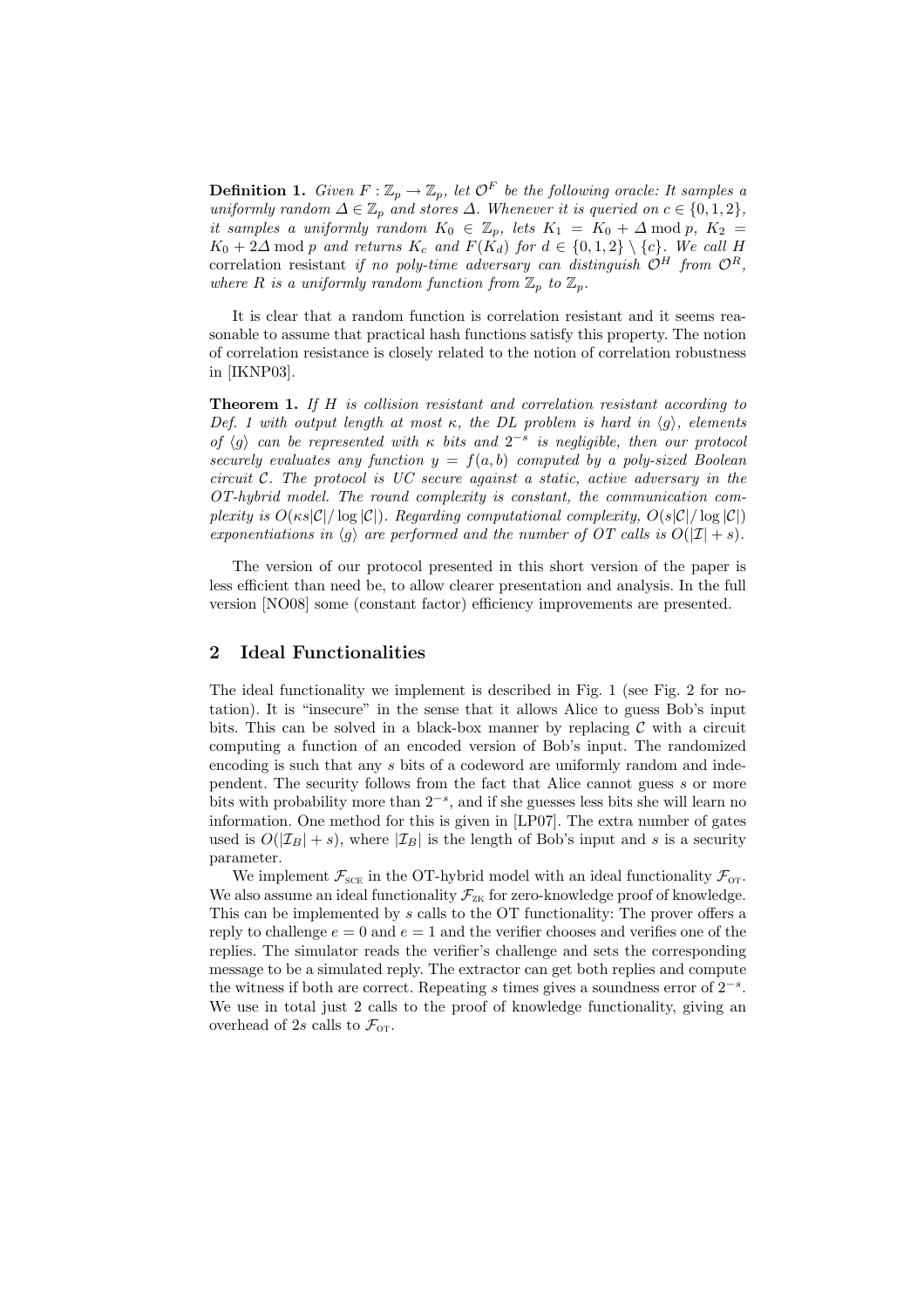| The ideal functionality $\mathcal{F}_{\text{SCE}}$ is parametrized by a circuit C and runs as follows:                                                                 |
|------------------------------------------------------------------------------------------------------------------------------------------------------------------------|
| <b>Inputs:</b> Alice inputs $\{x_w\}_{w \in \mathcal{I}_A}$ to specify an input bit $x_w$ for each of her wires w,<br>and Bob inputs $\{x_w\}_{w \in \mathcal{I}_P}$ . |
| <b>Abort:</b> If a party is corrupted and inputs abort!, then $\mathcal{F}_{\text{sc}}$ outputs abort! to                                                              |
| the other party and terminates.                                                                                                                                        |
| <b>Evaluation:</b> If no party inputs abort!, then $\mathcal{F}_{\text{SCE}}$ computes $\{y_w\}_{w \in \mathcal{O}}$                                                   |
| $\mathcal{C}(\{x_w\}_{w\in\mathcal{I}})$ and outputs $\{y_w\}_{w\in\mathcal{O}}$ to Alice.                                                                             |
| <b>Guess:</b> If Alice is corrupted, she can after Bob inputs $\{x_w\}_{w \in \mathcal{I}_R}$ give an input                                                            |
| $W \subseteq \mathcal{I}_B$ and $\{\beta_w\}_{w \in W}$ . If $\beta_w = x_w$ for all $w \in W$ , then $\mathcal{F}_{\text{sc}}$ outputs correct!                       |
| to Alice and continues as above. Otherwise, it outputs You were busted! to<br>Alice, outputs Alice cheats! to Bob and then terminates.                                 |
|                                                                                                                                                                        |

Figure 1. Our ideal functionality for secure circuit evaluation

# 3 LEGO Circuits

We start by describing our variation of Yao circuits. It is designed to allow Alice to generate garbled gates independently and later let Bob connect the gates in any order. In the description we use the notation in Fig. 2.

We work with garbled circuits where each wire can carry a value  $c \in \{0, 1, 2\}$ . Input wires to the circuit and output values from the circuit only carry values  $c \in \{0, 1\}$  — the value  $c = 2$  is only carried by certain internal wires. For a wire with name w we use  $V(w) \in \{0, 1, 2\}$  to denote the value carried by the wire. The values on input wires are specified by Alice and Bob.

LEGO circuits consist of wires and so-called bricks. Wires are essentially just names  $w \in \{0,1\}^*$  to which we will associate certain values, in particular a zerokey  $K_0$  and a commitment  $[K_0]$ . We write  $\mathcal{Z}(w) = K_0$  to denote the zero-key associated to wire w and we write  $\mathcal{COM}(w) = [K_0]$  to denote the associated commitment to  $K_0$ . Alice knows  $K_0$  and  $[K_0]$  while Bob knows only  $[K_0]$  from the beginning. During the evaluation of the garbled circuit Bob will learn a key  $K_c \in \{K_0, K_1, K_2\}$  for each wire  $w$  — here  $K_c = K_0 + c\Delta$  mod p. We think of this as the wire w carrying the value  $c \in \{0, 1, 2\}$ . Bob does not know the value of  $K_0$  and therefore he does not know the value of c.

Bricks are special garbled circuits allowing Bob to compute on keys  $K_c$ . As an example we sketch the not-two brick. It has one input wire  $w_I$  and one output wire  $w_O$  — these are just unique names from  $\{0,1\}^*$ . Let  $I_0 = \mathcal{Z}(w_I)$  and  $O_0 = \mathcal{Z}(w_O)$  be the associated zero-keys. If Bob knows  $I_x \in \{I_0, I_1, I_2\}$  then the not-two brick will allow Bob to compute  $O_z \in \{O_0, O_1\}$  with  $z = nt(x)$ . The nottwo brick does not leak either  $x$  or  $z$  to Bob. We also have an addition brick with two input wires (with zero-keys  $L_0$  and  $R_0$ ) and one output wire (with zero-key S<sub>0</sub>): from  $L_x \in \{L_0, L_1\}$  and  $R_y \in \{R_0, R_1\}$  it allows Bob to compute  $S_{x+y} \in$  $\{S_0, S_1, S_2\}$ . Finally we have a key-filter brick with one associated zero-key  $K_0$ . Given a possibly large set of keys  $\mathcal{K} \subset \mathbb{Z}_p$  it allows to compute  $\mathcal{K} \cap \{K_0, K_1\}$ . It is among other things used to ensure that Alice sends valid keys for her input wires.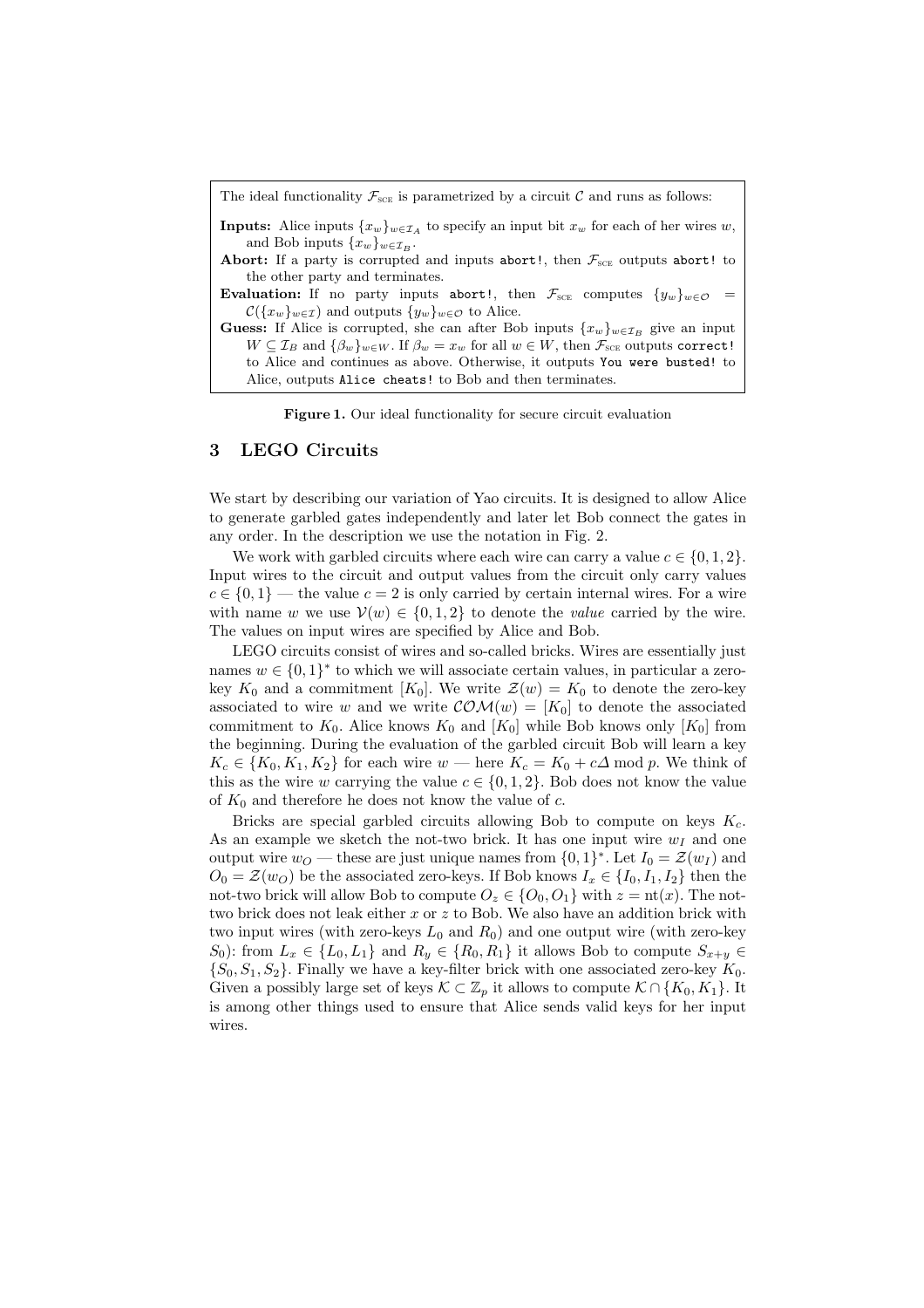- $s$  is the security parameter.
- $\sim$  C is a Boolean circuit specifying the function to be computed. It consists of NAND gates only.
- $|\mathcal{C}|$  is the number of NAND gates in  $\mathcal{C}$ .
- I, O are the names of input wires respectively output wires in C.  $\mathcal{I}_A \subset \mathcal{I}$  are Alice's input wires and  $\mathcal{I}_B = \mathcal{I} \setminus \mathcal{I}_A$  are Bob's input wires.
- $-\{y_w\}_{w\in\mathcal{O}}=\mathcal{C}\{x_w\}_{w\in\mathcal{I}}$  says that if input wires  $w\in\mathcal{I}$  are assigned the bits  $x_w$ and C is evaluated on them, then the output wires  $w \in \mathcal{O}$  will hold the bits  $y_w$ .  $- p$  is a large prime.
- $-[x]$  is a Pedersen commitment to  $x \in \mathbb{Z}_p$ . It is computed as  $[x] = g^x h^r$  for uniformly random  $r \in \mathbb{Z}_p$ . Here g is a group generator of order p, and  $h \in_R \langle q \rangle$ is chosen by Bob. The prime  $p$  and the group is picked such that no poly-time algorithm can solve the DL problem in  $\langle g \rangle$  with probability better than  $2^{-s}$ .
- If  $[x] = g^x h^x$  and  $[y] = g^y h^s$  then  $[x] \boxplus [y] = [x][y] = g^{x+y} h^{r+s}$  is a commitment to  $x + y \mod p$ , and  $[x] \boxminus [y] = [x][y]^{-1} = g^{x-y}h^{r-s}$  is a commitment to  $x$ y mod p.
- $-$  ∆ ∈  $\mathbb{Z}_p$  is the *global difference*, chosen uniformly at random by Alice and unknown by Bob;  $[\Delta]$  is a uniformly random commitment to it. Our use of  $\Delta$ is inspired by [KS08].
- K<sup>0</sup> ∈ Z<sup>p</sup> denotes a so-called zero-key. After ∆ is fixed it defines the one-key  $K_1 = K_0 + \Delta$  mod p and the two-key  $K_2 = K_0 + 2\Delta$  mod p. The key  $K_c$  will be Bob's representation of the "plaintext"  $c \in \{0, 1, 2\}.$
- $[K_0]$  is a commitment to a zero-key, always produced by Alice. From  $[K_0]$  and [ $\Delta$ ] Bob can compute commitments  $[K_1] = [K_0] \boxplus [\Delta]$  and  $[K_2] = [K_1] \boxplus [\Delta]$ .
- $-\sum \in \mathbb{Z}_p$  denotes a so-called *shifting value*: It is a difference  $\sum = K'_0 K_0$  mod p between two zero-keys  $K_0$  and  $K'_0$ . Note that  $K_c + \Sigma = K'_c$  for  $c = 0, 1, 2$ .
- $H: \mathbb{Z}_p \to \mathbb{Z}_p$  is a hash function which is collision resistant and correlation resistant according to Def. 1. It is picked such that no poly-time adversary can distinguish with probability better than  $2^{-s}$  in Def. 1.
- For  $K, K' \in \mathbb{Z}_p$  we let  $E_K(K') = H(K) + K' \text{ mod } p$  and think of it as a deterministic encryption of K' using K. We let  $D_K(C) = C - H(K) \text{ mod } p =$  $K'.$
- We define nt :  $\{0, 1, 2\} \rightarrow \{0, 1\}$  by  $\text{nt}(0) = \text{nt}(1) = 1$  and  $\text{nt}(2) = 0$ .
- We define  $\bar{\wedge}$  : {0, 1}  $\times$  {0, 1} → {0, 1} by  $a\bar{\wedge}b = 0$  iff  $a = 1$  and  $b = 1$ . Note that if  $a, b \in \{0, 1\}$ , then  $nt(a + b) = a \bar{\wedge} b$ .
- $-\mathcal{K}: \{0,1\}^* \to 2^{\mathbb{Z}_p}$  maps wire names  $w \in \{0,1\}^*$  to subsets of keys.

Figure 2. Notation, explained further in main text

In the evaluation of the circuit Alice will send  $K_a \in \{K_0, K_1\}$  to represent her input  $a \in \{0,1\}$  for each of her input wires w with zero-key  $K_0$ . Bob uses a key-filter brick to ensure that  $K_a \in \{K_0, K_1\}$ . For each of Bob's input wires Alice offers  $K_0$  and  $K_1$  in an OT and Bob inputs b to get the key  $K_b$  representing input  $b \in \{0,1\}$ . Then the circuit C is evaluated by Bob on these keys. Each NAND gate in  $\mathcal C$  is implemented by an addition brick followed by a not-two brick. When Bob knows  $K_c = K_0 + c\Delta$  mod p for an output wire he sends  $K_c$  to Alice who computes  $c \in \{0, 1\}$  using  $K_0$  and  $\Delta$ .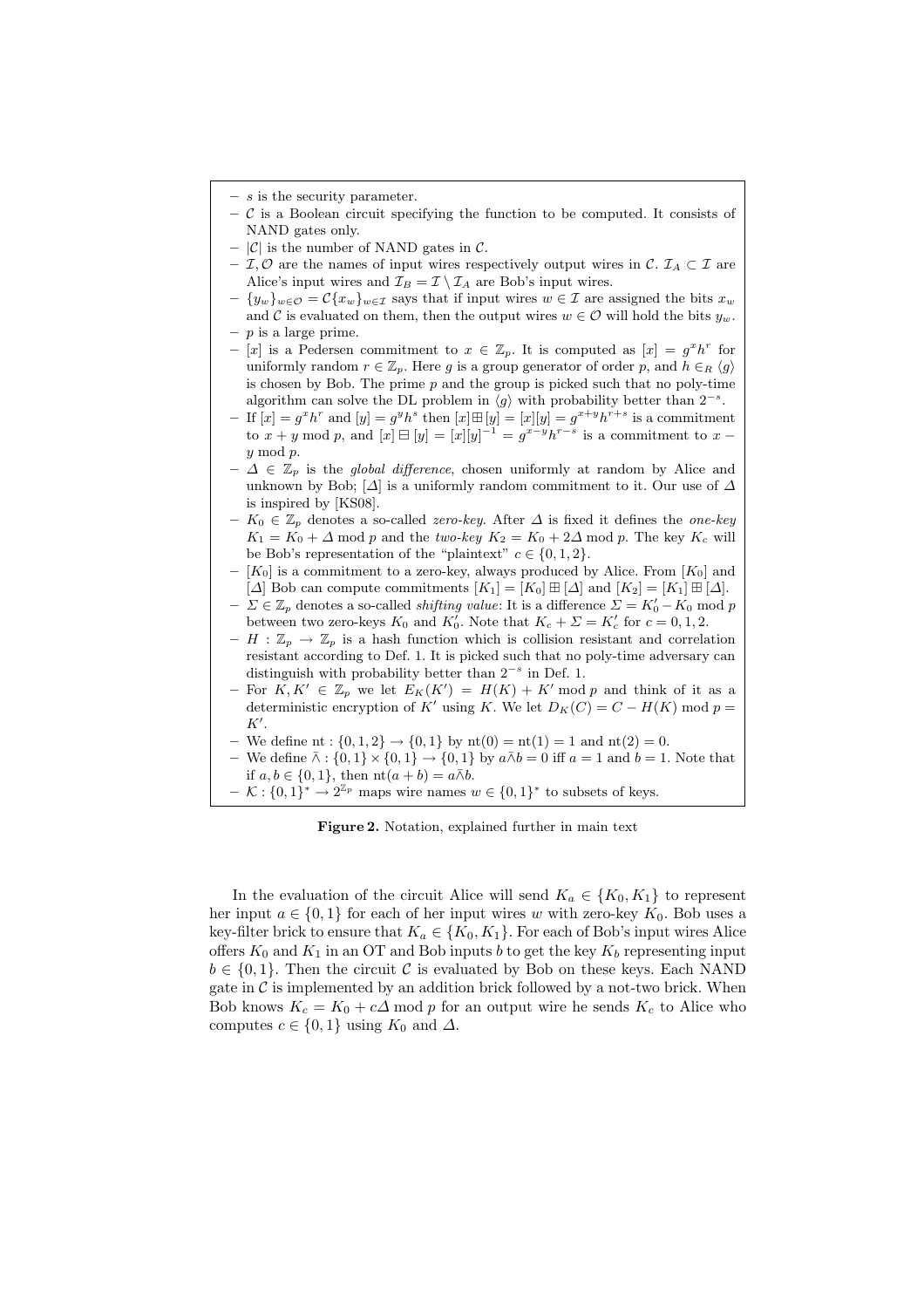

Figure 3. Graphical notation, explained in main text

The above did not use the associated commitments  $[K_0]$ . These are used to allow Bob to connect the bricks as he desires, even though they were generated independently. A wire w with zero-key  $K_0$  is connected to a wire w' with zerokey  $K'_0$  by Alice opening  $[K'_0] \boxminus [K_0]$  to Bob to let him learn  $\Sigma = K'_0 - K_0$  mod p. Given  $K_c$  for w, Bob can then compute  $K_c' = K_c + \Sigma \mod p$  for w'. The commitments are use to prevent Alice from sending a wrong value of  $\Sigma$ .

Alice can, however, cheat when she generates the bricks. To deal with this she produces more bricks than needed and a random subset of them is selected by Bob for testing. In the test Bob selects a random input for the brick and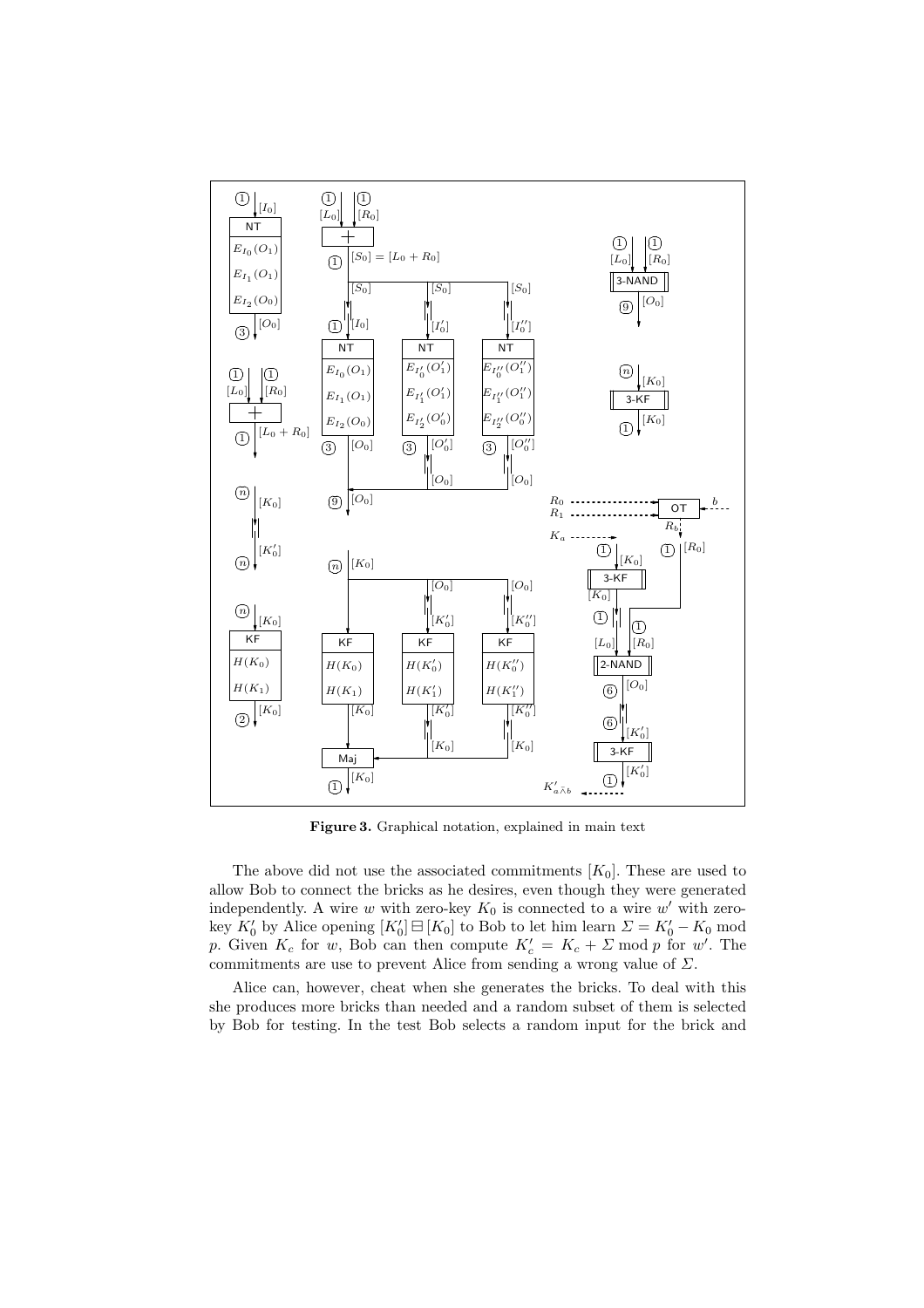Alice sends the appropriate keys by opening the associated commitments. If the selected bricks pass the test Bob will be ensured that most of the remaining bricks will also run correctly. To deal with a small number of incorrect bricks Bob will replicate each of the bricks in the circuit design.

We now give the details of how bricks are generated, evaluated, connected and replicated.

**Potential Keys:** Above we said that Bob learns  $K_c \in \{K_0, K_1, K_2\}$  for each wire. In fact, at some points Bob might hold more than one potential key for a wire. To ease notation we introduce a function  $\mathcal{K} : \{0,1\}^* \to 2^{\mathbb{Z}_p}$  mapping a wire name w to the set of potential keys held by Bob.

NT Bricks: An NT brick (Fig. 3 top, left) with input wire  $w_I$  and output wire  $w_O$  contains two commitments  $[I_0]$  and  $[O_0]$ , where  $\mathcal{COM}(w_I) \stackrel{\text{def}}{=} [I_0]$  and  $\mathcal{COM}(w_O) \stackrel{\text{def}}{=} [O_0]$ . Besides it contains three encryptions  $C_0 = E_{I_0}(O_1), C_1 =$  $E_{I_1}(O_1), C_2 = E_{I_2}(O_0)$ . The zero-keys  $I_0, O_0 \in \mathbb{Z}_p$  are chosen uniformly at random by Alice, and Alice computes and sends  $(w_I, w_O, [I_0], \{C_0, C_1, C_2\}, [O_0])$ to Bob. The three ciphertexts are sent in a randomly permuted order, so that Bob does not know which ciphertext encrypts which key.

Given potential keys  $\mathcal{K}(w_I)$  for the input wire  $w_I$ , Bob computes potential keys for the output wire as follows:

$$
\mathcal{K}(w_O) \stackrel{\text{def}}{=} \bigcup_{K \in \mathcal{K}(w_I)} \{D_K(C_0), D_K(C_1), D_K(C_2)\}.
$$

If  $K = I_c$  for  $I_c \in \{I_0, I_1, I_2\}$ , then it follows from  $C_c \in \{C_0, C_1, C_2\}$  that  $O_{\text{nt}(c)} \in \{D_K(C_0), D_K(C_1), D_K(C_2)\}.$  Therefore

$$
I_c \in \mathcal{K}(w_I) \Rightarrow O_{\mathrm{nt}(c)} \in \mathcal{K}(w_O) .
$$

Note that  $|\mathcal{K}(w_O)| \leq 3|\mathcal{K}(w_I)|$ . Our particular use of NT bricks will at all times ensure that  $|\mathcal{K}(w_I)| = 1$ , and thus  $|\mathcal{K}(w_O)| \leq 3$ . This is depicted by the numbers in circles next to the wires in Fig. 3.

Addition Bricks: An *addition brick* (Fig. 3 left, second to the top) has two input wires  $w_L$  and  $w_R$  and one output wire  $w_S$ . It contains two commitments [ $L_0$ ] and [ $R_0$ ], where  $\mathcal{COM}(w_L) \stackrel{\text{def}}{=} [L_0]$ ,  $\mathcal{COM}(w_R) \stackrel{\text{def}}{=} [R_0]$ . We let  $[S_0] =$  $[L_0] \boxplus [R_0]$  and let  $\mathcal{COM}(w_S) \stackrel{\text{def}}{=} [S_0]$ . I.e., the zero-key  $S_0$  for the output wire is  $S_0 = L_0 + R_0$  mod p. Alice picks  $L_0, R_0 \in \mathbb{Z}_p$  uniformly at random and sends  $(w_L, w_R, w_S, [L_0], [R_0])$  to Bob.

Given potential keys  $\mathcal{K}(w_L)$  and  $\mathcal{K}(w_R)$  for the input wires, Bob computes potential keys for the output wire as follows:

$$
\mathcal{K}(w_S) \stackrel{\text{def}}{=} \mathcal{K}(w_L) + \mathcal{K}(w_R) = \{L + R \bmod p | L \in \mathcal{K}(w_L) \land R \in \mathcal{K}(w_R) \}.
$$

Note that  $L_x + R_y \equiv_p (L_0 + x\Delta) + (R_0 + y\Delta) \equiv_p (L_0 + R_0) + (x + y)\Delta \equiv_p S_{x+y}$ . Therefore, if  $x, y \in \{0, 1\}$ , then

$$
L_x \in \mathcal{K}(w_L) \wedge R_y \in \mathcal{K}(w_R) \Rightarrow S_{x+y} \in \mathcal{K}(w_S) .
$$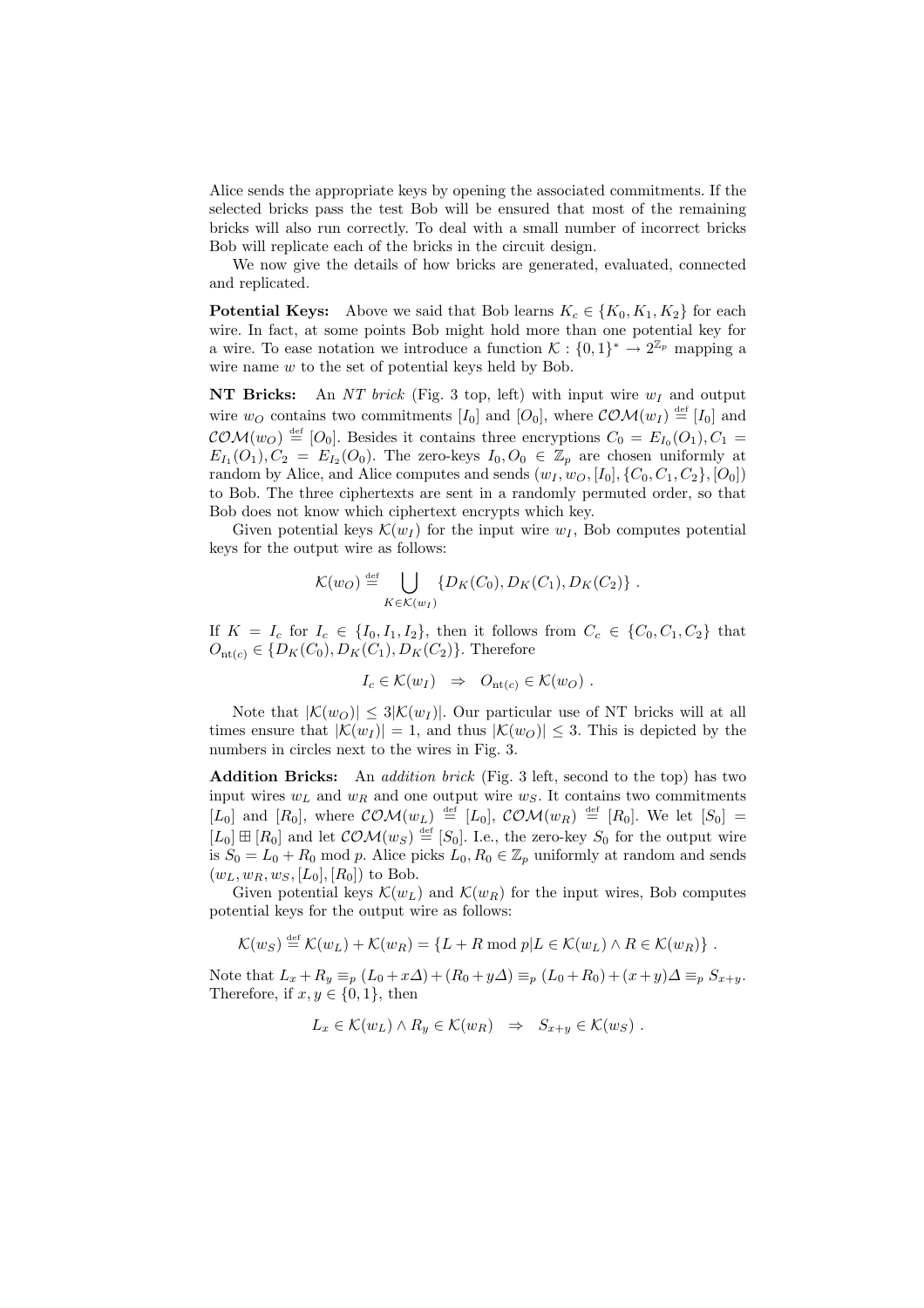Our particular use of addition bricks will at all times ensure that  $|\mathcal{K}(w_L)| = 1$ and  $|\mathcal{K}(w_R)| = 1$ , and thus  $|\mathcal{K}(w_S)| = 1$ . This is depicted by the numbers in circles next to the wires in Fig. 3.

**Shifts:** The next component is the *shift* (Fig. 3 left, second to the bottom). Assume that Bob just evaluated a brick, like an NT brick, to get potential keys  $\mathcal{K}(w)$  for its output wire w, and let  $[K_0] = \mathcal{COM}(w)$  be the commitment associated to w. Bob needs to use  $\mathcal{K}(w)$  as input for the next brick in the LEGO circuit. The next brick was, however, generated independently of the brick producing the potential keys  $\mathcal{K}(w)$ . This means that it has an input wire  $w' \neq w$  and another associated commitment  $[K'_0] = \mathcal{COM}(w')$ . This is handled as follows: After Bob announces the position of the bricks in the LEGO circuit, Alice will open the commitment  $[K'_0] \boxminus [K_0]$  to let Bob learn the *shifting value*  $\Sigma = K'_0 - K_0 \bmod p$ for each pair of output wire  $w$  and input wire  $w'$ , where  $w$  is to feed  $w'$ . We denote such a connection by  $w \Longrightarrow w'$ . Given  $\Sigma$ , Bob can compute

$$
\mathcal{K}(w') \stackrel{\text{def}}{=} \mathcal{K}(w) + \Sigma = \{K + \Sigma \bmod p | K \in \mathcal{K}(w)\} .
$$

Note that  $K_c + \Sigma \equiv_p (K_0 + c\Delta) + (K'_0 - K_0) \equiv_p K'_0 + c\Delta \equiv_p K'_c$ . Therefore

$$
K_c \in \mathcal{K}(w) \Rightarrow K'_c \in \mathcal{K}(w') ,
$$

unless Alice opens  $[K'_0] \boxminus [K_0]$  to  $\Sigma \neq K'_0 - K_0 \mod p$ , which would involve breaking the computational binding of the commitment scheme. We make this precise in the formal analysis. Clearly  $|\mathcal{K}(w')| = |\mathcal{K}(w)|$ .

KF Bricks: Already with the above components one can evaluate a NAND circuit  $\mathcal{C}$ , using one addition brick and one NT brick to securely evaluate each NAND gate in  $\mathcal{C}$ . The maximal size of potential-key sets, however, grows by a factor 3 after each NT gate and squares after each addition gate. We deal with this using the key-filter brick.

A KF brick (Fig. 3 left, bottom) has one input wire  $w_I$  and one output wire  $w_O$ . It consists of one commitment  $[K_0]$  and  $\mathcal{COM}(w_I) \stackrel{\text{def}}{=} [K_0]$  and  $\mathcal{COM}(w_O) \stackrel{\text{def}}{=}$ [ $K_0$ ]. It also contains two hash values  $T_0 = H(K_0)$  and  $T_1 = H(K_1)$ . Alice chooses  $K_0$  uniformly at random and sends  $([K_0], {T_0, T_1})$  to Bob, with  $T_0$  and  $T_1$  in a uniformly random order.

When Bob has potential-key set  $\mathcal{K}(w_I)$  for the input wire he computes potential keys for  $w<sub>O</sub>$  as follows

$$
\mathcal{K}(w_O) \stackrel{\text{def}}{=} \{ K \in \mathcal{K}(w_I) | H(K) \in \{T_0, T_1\} \} .
$$

It clearly holds for  $b \in \{0,1\}$  that  $K_b \in \mathcal{K}(w_I) \Rightarrow K_b \in \mathcal{K}(w_O)$ . It is also clear that when Alice knows  $K_0$  and  $K_1$  such that  $T_0 = H(K_0)$  and  $T_1 = H(K_1)$ , then unless the collision resistance of the hash function is broken,  $\mathcal{K}(w_O) \subseteq \{K_0, K_1\}$ . Therefore, except with negligible probability,

$$
\mathcal{K}(w_O) = \mathcal{K}(w_I) \cap \{K_0, K_1\} .
$$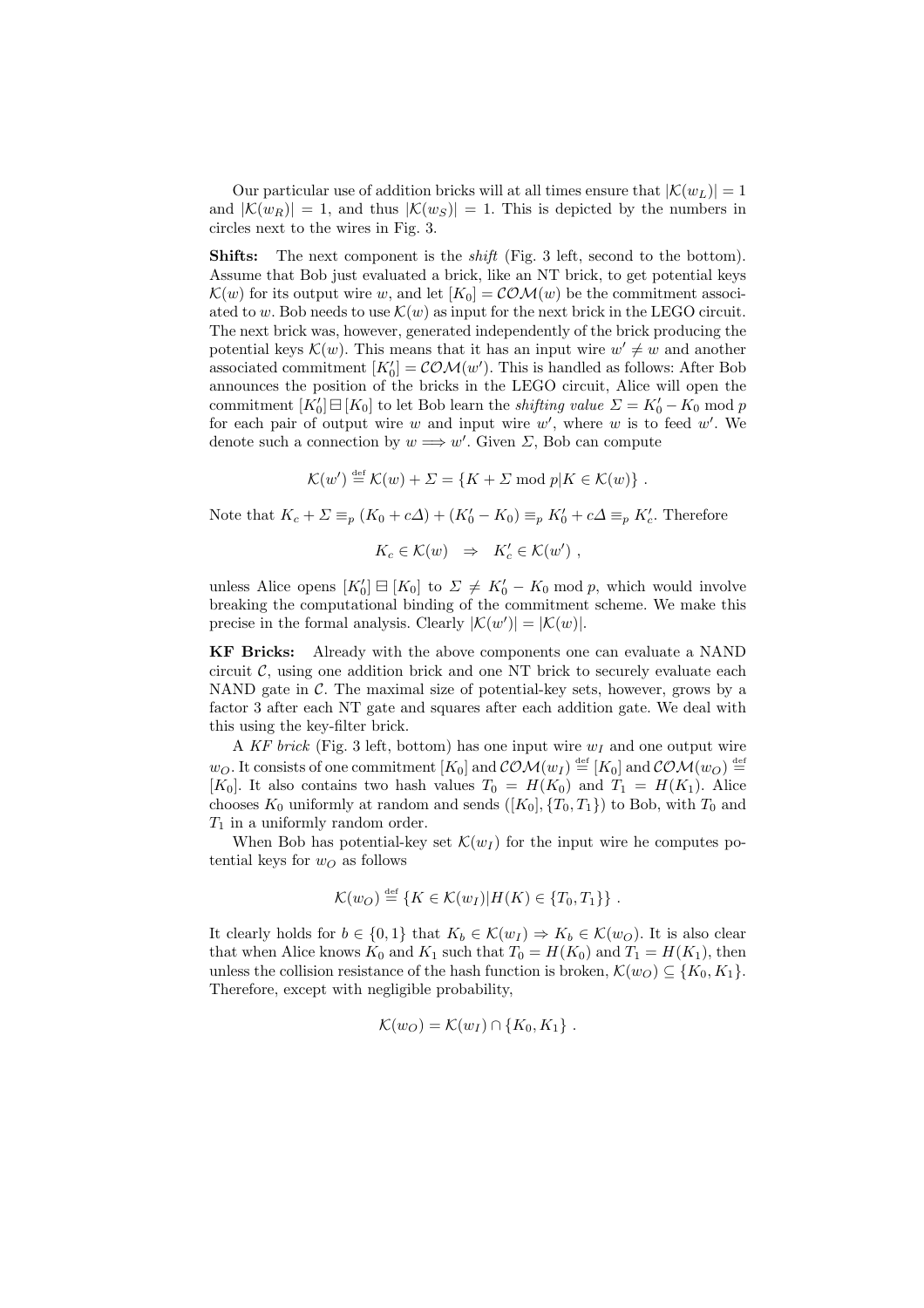**NAND Composites:** Take an addition brick  $Add = (w_L, w_R, w_S, [L_0], [R_0])$ and an NT brick  $NT = (w_I, w_O, [I_0], \{C_0, C_1, C_2\}, [O_0])$ . We call  $(Add, w_S \implies$  $w_I, NT$  a NAND brick. I.e., Bob is given  $\Sigma = I_0 - S_0 \text{ mod } p$  so that he can shift the potential output keys from the Add brick to the NT brick. If for  $x, y \in \{0, 1\}$ we have  $L_x \in \mathcal{K}(w_L)$  and  $R_y \in \mathcal{K}(w_R)$ , then  $S_{x+y} \in \mathcal{K}(w_S)$  and therefore  $O_{\text{nt}(x+y)} \in \mathcal{K}(w_O)$ . I.e.,

$$
L_x \in \mathcal{K}(w_L) \wedge R_y \in \mathcal{K}(w_R) \Rightarrow O_{x \bar{\wedge} y} \in \mathcal{K}(w_O) .
$$

The above describes our components and how they work when they are correct. We now proceed to describe how we deal with faulty components using replication. We start with the NT brick.

Consider the NT brick  $NT = (w_I, w_O, [I_0], \{C_0, C_1, C_2\}, [O_0])$  connected to an addition brick above. If the encryptions of  $NT$  are not correct, it might not output the correct  $O_z$ . To deal with this, we use a fresh NT brick  $NT' =$  $(w'_I, w'_O, [I'_0], \{C'_0, C'_1, C'_2\}, [O'_0])$  and we add a new fresh wire name  $\nu'$  to the circuit, with  $\mathcal{COM}(\nu') = [O_0]$  and  $\mathcal{Z}(\nu') = O_0$ . We then connect the output wire of Add to the input wire of  $NT'$  and the output wire  $w'_{O}$  of  $NT'$  to  $\nu'$  by adding  $(w_S \Longrightarrow w'_I, NT', w'_O \Longrightarrow \nu')$  to the circuit design.

If for  $x, y \in \{0, 1\}$  we have  $L_x \in \mathcal{K}(w_L)$  and  $R_y \in \mathcal{K}(w_R)$ , then  $S_{x+y} \in$  $\mathcal{K}(w_S)$  and therefore (by  $w_S \Longrightarrow w'_I$ )  $I'_{x+y} \in \mathcal{K}(w'_I)$ . So, if NT' is correct, then  $O'_{\text{nt}(x+y)} \in \mathcal{K}(w'_{\mathcal{O}})$  and thus (by  $w'_{\mathcal{O}} \Longrightarrow \nu'$ )  $O_{\text{nt}(x+y)} \in \mathcal{K}(\nu')$ . We already argued that if NT is correct, then  $O_{nt(x+y)} \in \mathcal{K}(w_0)$ . This implies that if NT is correct or NT' is correct, then  $O_{\text{nt}(x+y)} \in \mathcal{K}(w_0) \cup \mathcal{K}(\nu')$ . We can therefore add a fresh wire u to the circuit and let Bob compute  $\mathcal{K}(u) = \mathcal{K}(w_0) \cup \mathcal{K}(\nu')$ . We picture this as the wires  $w_O$  and  $\nu'$  being joined in Fig. 3.

When using a total of  $\ell$  NT bricks we call the structure an  $\ell$ -NAND composite or  $\ell$ -NANDC, as depicted in the top, center of Fig. 3. When we use a NANDC in a larger construction we depict it as the right, top graphic. It is clear that if at least one of the  $\ell$  NT bricks is correct, then for  $x, y \in \{0, 1\}$  we have

$$
L_x \in \mathcal{K}(w_L) \wedge R_y \in \mathcal{K}(w_R) \Rightarrow O_{x \bar{\wedge} y} \in \mathcal{K}(u) .
$$

In our use of  $\ell$ -NANDC's we always ensure that  $|\mathcal{K}(w_L)| = |\mathcal{K}(w_R)| = 1$ , which clearly implies that  $|\mathcal{K}(u)| \leq 3\ell$ .

**KF Composites:** Also KF bricks can be incorrect, e.g. by  $T_0$  and  $T_1$  being random values. If both are incorrect it is not a real problem as Bob will end up with  $\mathcal{K}(w_0) = \emptyset$  in all cases. Alice might, however, create a brick where  $T_0 = H(K_0)$  and  $T_1$  is random. In that case Bob will get  $\mathcal{K}(w_O) = \{K_0\}$  if  $K_0 \in$  $\mathcal{K}(w_I)$  and  $\mathcal{K}(w_O) = \emptyset$  if  $K_1 \in \mathcal{K}(w_I)$ . In the first case he completes the protocol, but in the second case he has to terminate. Alice detects the termination by not receiving her keys, which allows her to learn the bit on the (possibly) internal wire  $w_O$ . To avoid this leakage via conditional failure we replicate key filters.

The simple observation is that if we run several KF bricks on the same potential keys, then a correct key will be contained in the output of all correct filters. If we use  $2\ell+1$  filters under the assumption that that at most  $\ell$  are faulty, this allows us to pick the correct keys by majority voting.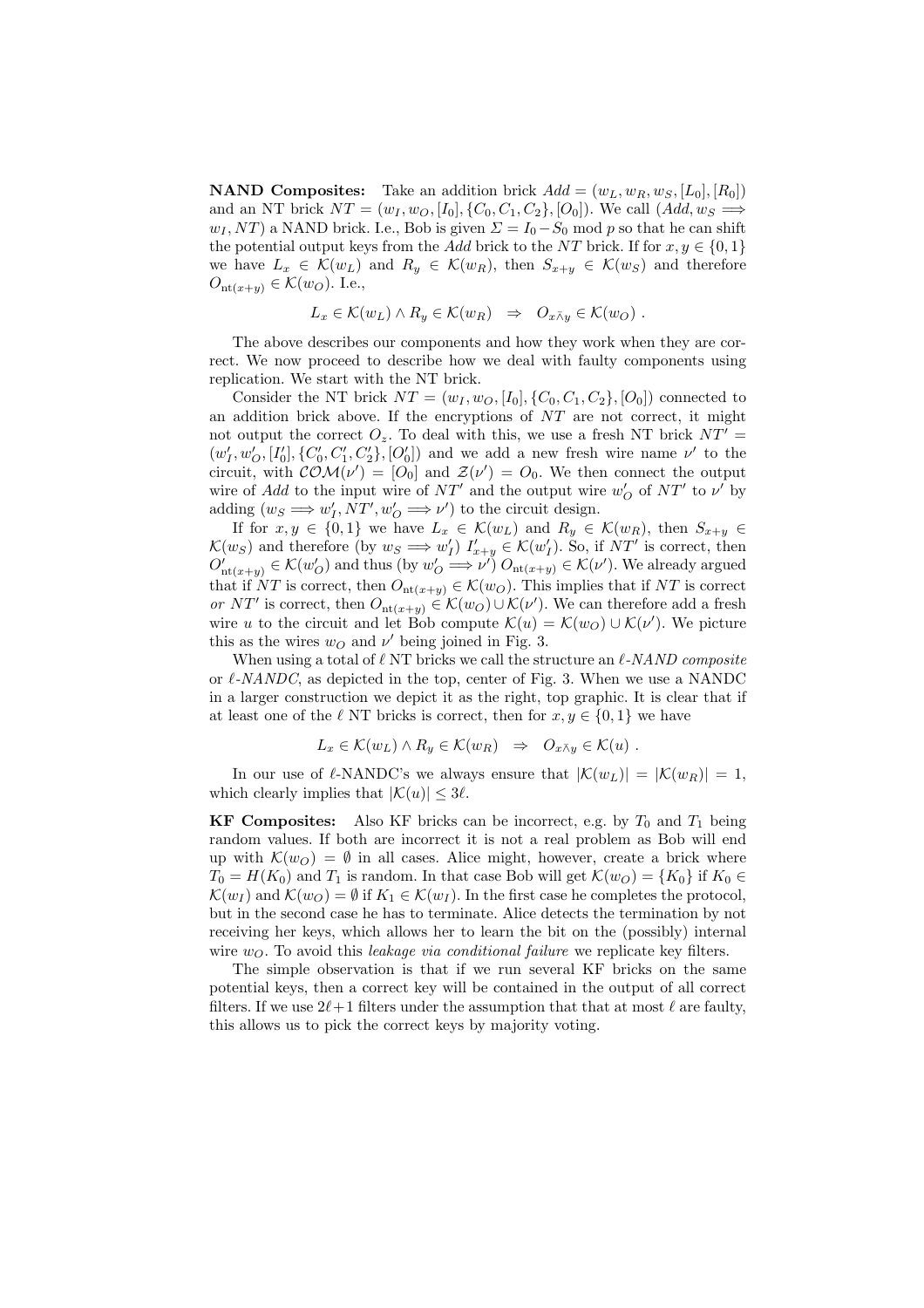To ease the presentation, we describe just the case  $\ell = 1$ . Consider three KF bricks  $KF = (w_I, w_O, [K_0], \{T_0, T_1\}), KF' = (w'_I, w'_O, [K'_0], \{T'_0, T'_1\}),$  $KF' = (w''_I, w''_O, [K''_0], \{T''_0, T''_1\}),$  add fresh wires  $\nu', \nu'', v$  with  $\mathcal{COM}(\nu') \stackrel{\text{def}}{=}$  $[K_0], \mathcal{COM}(\nu'') \stackrel{\text{def}}{=} [K_0] \text{ and } \mathcal{COM}(\nu) \stackrel{\text{def}}{=} [K_0], \text{ and add the shifts } w_I \Longrightarrow w'_I,$  $w_I \Longrightarrow w''_I, w'_O \Longrightarrow \nu', w'_O \Longrightarrow \nu''.$  Let  $\mathcal{K}(v)$  consist of the K which are found in at least two of the sets  $\mathcal{K}(w_0), \mathcal{K}(\nu'), \mathcal{K}(\nu'')$ . We write

$$
\mathcal{K}(v) \stackrel{\text{def}}{=} \text{Maj}(\mathcal{K}(w_O), \mathcal{K}(\nu'), \mathcal{K}(\nu'')) .
$$

If  $K_c \in \mathcal{K}(w_I)$  and  $KF$  (resp  $KF', KF'$ ) is correct, then  $K_c \in \mathcal{K}(w_O)$  (resp.  $\mathcal{K}(\nu'), \mathcal{K}(\nu'')$ ). So, if a majority of the KF bricks are correct, then  $K_c \in \mathcal{K}(w_I) \Rightarrow$  $K_c \in \mathcal{K}(v)$ . Furthermore, since a correct KF brick only output keys in  $\{K_0, K_1\}$ , it follows that  $\mathcal{K}(v) \subseteq \{K_0, K_1\}$ . So, except with negligible probability

$$
\mathcal{K}(v) = \mathcal{K}(w_I) \cap \{K_0, K_1\} .
$$

We depict the KFC in Fig. 3 (center, bottom). When using a KFC in a larger construction we depict it as the right, second from the top graphic.

**Overall Architecture:** To evaluate a NAND circuit  $\mathcal{C}$  with replication parameter  $\ell$  we place one  $(\ell + 1)$ -NANDC on each NAND gate G in C and attach a  $(2\ell + 1)$ -KFC to the output wire of the NANDC — we connect them using the appropriate shift  $u \Longrightarrow w_I$ . We consider the two input wires  $w_L$  and  $w_R$  of the NANDC as the input wires of G and we consider the output wire  $v$  of the KFC as the output wire of  $G$ . We then use shifts to connect output wires of gates to input wires of other gates according to the architecture of  $C$ .

In the evaluation Bob will learn input keys  $K_{x_w}$  for his input wires via an OT of  $K_0$  and  $K_1$ . By letting Alice send the opening of  $[K_{x_w}]$  in the OT, Bob can verify that  $K_{x_w}$  is correct. For Alice's input wires, she will simply send  $K_{x_w}$  to give input  $x_w$  on wire w. To prevent her from sending an incorrect key,  $K' \notin \{K_0, K_1\}$  we add an extra  $(2\ell + 1)$ -KFC and send K' through this filter before feeding it unto w. This ensures that  $K' \in \{K_0, K_1\}$ , if accepted.

In Fig. 3 (bottom, right) we depict this construction for  $\ell = 1$  and C consisting of one NAND gate where Alice provides the left input and Bob provides the right input.

It is easy to see that if for each  $(\ell + 1)$ -NANDC at most  $\ell$  NT bricks are incorrect and for each  $(2\ell + 1)$ -KFC at most  $\ell$  KF bricks are incorrect, then the LEGO circuit will compute the correct result, in the following sense: If  $\mathcal{Z}(w)$  +  $x_w\Delta \mod p \in \mathcal{K}(w)$  for all input wires  $w \in \mathcal{I}$  and  $x_w \in \{0,1\}$ , then  $\mathcal{Z}(w)$  +  $y_w\Delta \mod p \in \mathcal{K}(w)$  for all output wires  $w \in \mathcal{O}$  and  $\{y_w\}_{w \in \mathcal{O}} = \mathcal{C}(\{x_w\}_{w \in \mathcal{I}}).$ 

If in addition  $\mathcal{K}(w)$  is a singleton set for all  $w \in \mathcal{I}$ , then  $\mathcal{K}(w)$  will be a singleton set for all  $w \in \mathcal{O}$ , except with negligible probability. As detailed in the analysis, this follows from the use of KFC's and the fact that Bob could not compute both keys  $K_0$  and  $K_1$  for a wire even if he tried.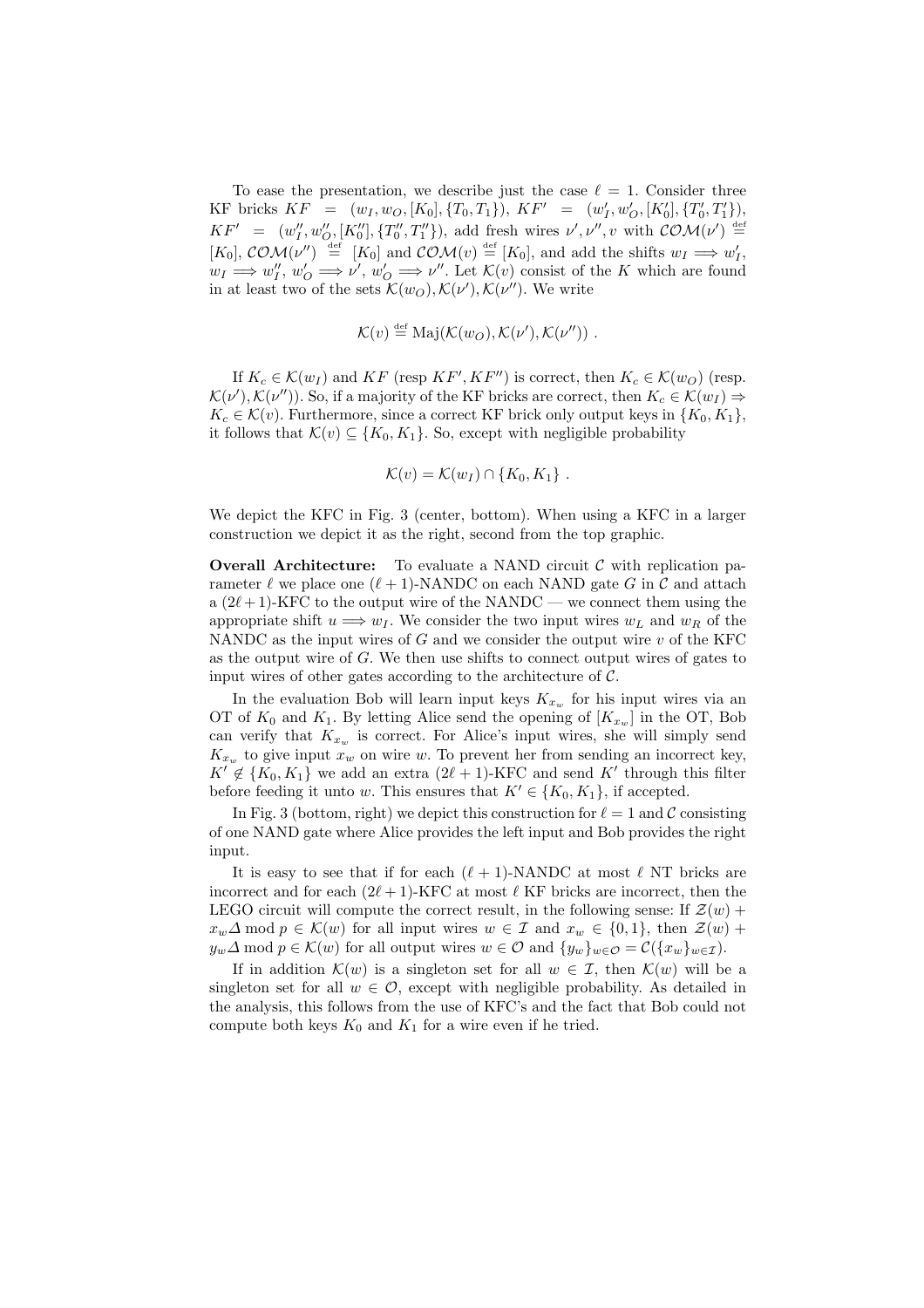### 4 The Protocol

The overall protocol is given in Fig. 4. It depends on the NAND circuit  $\mathcal C$  and a replication factor  $\ell \in \mathbb{N}$ .

Bricks Production: Details of how individual bricks are produced and which values are sent to Bob were given in Section 3. Alice will produce  $P_{NT} = (1 +$  $\tau_{NT}$  $((\ell + 1)|\mathcal{C}|$  NT bricks and Bob will select a uniformly random subset of size  $\tau_{NT}(\ell + 1)|C|$  for testing. This leaves  $(\ell + 1)|C|$  NT bricks, which is sufficient to construct a  $(\ell + 1)$ -NANDC for each gate in C. She generates  $P_{KF} = (1 +$  $\tau_{KF}$ )(2 $\ell+1$ )( $|\mathcal{C}|+|\mathcal{I}_A|$ ) KF bricks and Bob tests a random subset of size  $\tau_{KF}$ (2 $\ell+$  $1)(|\mathcal{C}|+|\mathcal{I}_A|)$ , leaving enough to construct a  $(2\ell + 1)$ -KFC for each gate and each of Alice's input wires.

After sending the components, and before the tests, Alice proves to Bob that she knows the openings of all commitments in the bricks, as follows: Let  $[K_0^{(1)}], \ldots, [K_0^{(n)}]$  be the set of all commitments contained in the bricks. Bob picks a uniformly random challenge  $e \in_R \mathbb{Z}_p^n$  and sends e to Alice. Bob computes  $[\sum_{i=1}^n e_i K_0^{(i)}] = \boxplus_{i=1}^n [K_0^{(i)}]^{e_i}$  and Alice computes the opening of  $[\sum_{i=1}^n e_i K_0^{(i)}]$ . Then Alice uses  $\mathcal{F}_{\text{ZK}}$  to prove that she knows this opening. Bob terminates if the proof fails.

Addition bricks are by definition correct, as Bob lets  $[S_0] = [L_0] \boxplus [R_0]$ . For NT bricks and KF bricks Alice can cheat by not providing correct encryptions respectively hash values, which is the reason for the following tests.

**NT Bricks:** A test of  $NT = (w_I, w_O, [I_0], [O_0], \{C_0, C_1, C_2\})$  proceeds as follows:

- 1. Alice sends a value telling Bob the correct order  $C_0, C_1, C_2$  of  $\{C_0, C_1, C_2\}$ .
- 2. Bob computes  $[O_1] = [O_0] \boxplus [\Delta], [I_1] = [I_0] \boxplus [\Delta], [I_2] = [I_1] \boxplus [\Delta]$  and sends challenge  $e \in_R \{0, 1, 2\}$  to Alice.
- 3. Alice opens  $[I_e]$  and  $[O_{\text{nt}(e)}]$  to let Bob learn  $I_e$  and  $O_{\text{nt}(e)}$ .
- 4. Bob accepts iff the openings are correct and  $E_{I_e}(O_{\text{nt}(e)}) = C_e$ .

It is clear that if Alice can answer all three challenges correctly and cannot break the computational binding of the commitment scheme, then  $NT$  is a correct NT brick, i.e., it would produce the correct output key in  $\{O_0, O_1\}$  on all input keys in  $\{I_0, I_1, I_2\}$ , where  $I_0$  is the key in  $[I_0]$  and and  $O_0$  is the key in  $[O_0]$ . For now, we informally define the key in  $[I_0], [O_0]$  as the value Alice can open  $[I_0], [O_0]$  to. The formal analysis is, of course, more crisp.

**KF Bricks:** A test of  $KF = (w_I, w_O, [K_0], \{T_0, T_1\})$  proceeds as follows:

- 1. Alice sends a bit telling Bob the correct order  $T_0, T_1$  of  $\{T_0, T_1\}$ .
- 2. Bob computes  $[K_1] = [K_0] \boxplus [\Delta]$  and sends a one bit challenge  $e \in_R \{0,1\}$ to Alice.
- 3. Alice opens  $[K_e]$  to let Bob learn  $K_e$ .
- 4. Bob accepts iff the opening is correct and  $T_e = H(K_e)$ .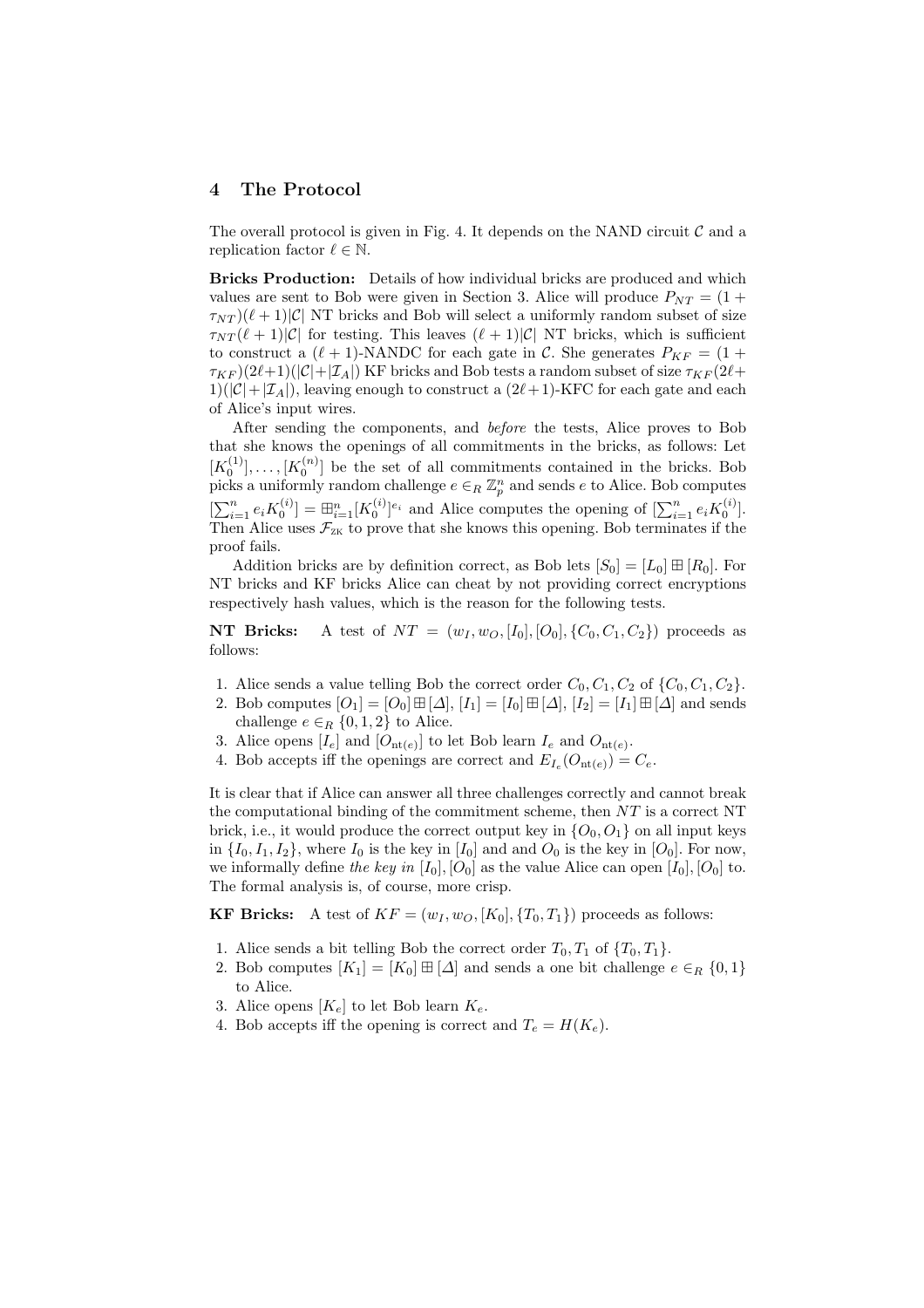It is clear that if Alice can answer both challenges, then she can open  $[K_0]$  to  $K_0$  such that  $H(K_0) = T_0$  and  $H(K_0 + \Delta) = T_1$ , or she can break the computational binding of the commitment scheme. Therefore  $KF$  is correct except with negligible probability. I.e., it would work correctly on both  $K_0$  and  $K_1$ , where  $K_0$  is the key in  $[K_0]$ .

### 5 Analysis

In the full version of this paper [NO08] we prove Theorem 1. Here we sketch the proof, but assuming that  $H$  is a random oracle. By a hybrid argument the random oracle can be replaced by a collision resistant function which is correlation resistant according to Def. 1.

#### 5.1 Corrupted Bob

We first consider the case where Alice is honest and Bob is corrupted. We model H as a non-programmable and non-extractable random oracle.

The UC simulator  $\mathcal S$  runs Alice's part of the protocol towards Bob completely honestly, except that it uses  $x_w = 0$  for each of her input wires. If Bob sends keys in Result announcement which makes Alice reject, then  $S$  inputs abort! to  $\mathcal{F}_{\text{SCE}}$  on behalf of Bob. Otherwise, S for each of Bob's wires takes  $x_w \in \{0, 1\}$  to be the input of Bob to the OT associated to wire  $w \in \mathcal{I}_B$  and inputs these  $x_w$ to  $\mathcal{F}_{\text{SCE}}$  on behalf of Bob. That completes the description of  $\mathcal{S}$ .

It remains to argue that the views of the environment in the simulation and in the protocol are indistinguishable. When  $H$  is random they are in fact statistically close. There are the following differences between the simulation and the protocol:

- 1. In the simulation  $x_w = 0$  for each of Alice's wires. In the protocol the  $x_w$ 's have the values specified by the environment.
- 2. In the protocol Alice's output to the environment is computed from the values sent by Bob. In the simulation it is the value output by  $\mathcal{F}_{\text{scr}}$ .

To handle the first difference we argue that Bob's view is statistically independent of Alice's input. To handle the second difference we argue that if Alice does not abort she outputs the same  $y_w$  values in the two settings, and we argue that she aborts with the same probability in the two settings.

It is straight-forward to verify that when  $H$  is a uniformly random function, then the LEGO circuit leaks no information on Alice's input to Bob unless he queries H on two different points  $P, P' \in \{K_0, K_0 + \Delta, K_0 + 2\Delta\}$  for some zerokey  $K_0$  of the bricks sent by Alice, and that until he makes such queries,  $\Delta$  is uniformly random in the view of Bob. It follows from an easy application of the birthday bound that when  $\Delta$  is uniformly random and independent of the view of Bob, the probability that he makes such queries is less than  $2^{-s}$ , because of our choice of p.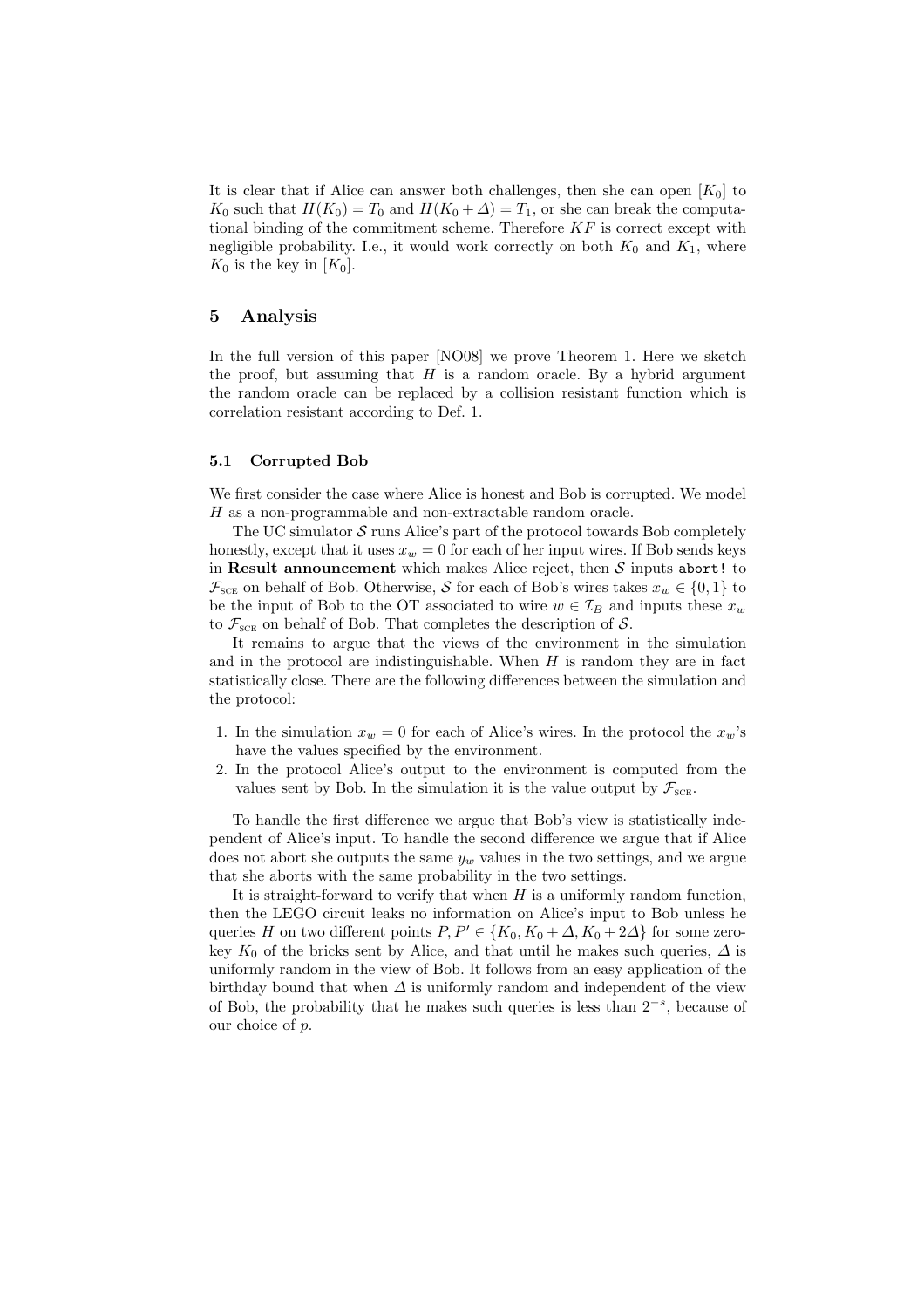- **Setup:** We assume Alice and Bob agree on a generator  $g$  of order  $p$ . Bob picks uniformly random  $h \in_R \langle q \rangle$  and sends it to Alice. This defines the commitment scheme  $[K] = g^K h^r$ . Alice picks a global difference  $\Delta \in_R \mathbb{Z}_p$  and sends a commitment  $[\Delta]$  to Bob and uses  $\mathcal{F}_{\text{ZK}}$  to prove knowledge of the opening of  $[\Delta]$ .
- **Bricks production:** Alice produces  $P_{NT}$  uniformly random and independent NT bricks,  $P_{KF}$  uniformly random and independent KF bricks and  $P_{Add} = |\mathcal{C}|$ uniformly random addition bricks, and sends all these bricks to Bob. All bricks are produced using  $\Delta$ .
- Test: Bob selects some NT bricks and KF bricks for testing. For each such brick he picks a random input and Alice provides Bob with the keys needed to run on those inputs. Bob terminates if any test fails.
- Bricks shuffling: For each NAND gate  $G$  in  $\mathcal C$  Bob picks: a random unused addition brick,  $\ell + 1$  random unused NT bricks and  $2\ell + 1$  random unused KF bricks and assigns them to G. For each of Alice's input wires he picks  $2\ell + 1$ random unused KF bricks and assigns them to  $w$ . He announce the assignment to Alice.
- Bricks connection: The positions of the bricks chosen by Bob define a number of brick output wires  $w$  feeding unto brick input wires  $w'$ . For each such connection Alice and Bob add  $w \implies w'$  to the circuit by Alice opening  $\mathcal{COM}(w') \boxminus$  $\mathcal{COM}(w)$  to Bob. Bob terminates if any opening is incorrect.
- **Bob's input:** For each input wire  $w \in \mathcal{I}_B$  (with  $\mathcal{Z}(w) = K_0$  and  $\mathcal{COM}(w) = [K_0]$ ) Bob has an input  $x_w \in \{0, 1\}$ . Alice and Bob run an OT where Alice inputs messages  $m_0^{(w)} = (K_0, r_0)$  and  $m_1^{(w)} = (K_1, r_1)$  and Bob inputs the selection bit  $x_w$  — here  $(K_0, r_0)$  is the opening of  $[K_0]$  and  $(K_1, r_1)$  is the opening of  $[K_1] = [K_0] \boxplus [\Delta]$ . Bob terminates if  $m_{w_x}^{(w)}$  is not an opening of  $[K_{w_x}]$ . Otherwise he lets  $\mathcal{K}(w) \stackrel{\text{def}}{=} \{K_{x_w}\}\text{ for }w\in\mathcal{I}_B.$
- Alice's input: For each input wire  $w \in \mathcal{I}_A$  (with  $\mathcal{Z}(w) = K_0$  and  $\mathcal{COM}(w) =$ [K<sub>0</sub>]) Alice has an input  $x_w \in \{0,1\}$ . She sends  $K_{x_w}$  to Bob and Bob lets  $\mathcal{K}(w) = \{K_{x_w}\}.$  Bob evaluates the KFC for w on  $\mathcal{K}(w)$  to get  $\mathcal{K}(w')$ . Since  $|\mathcal{K}(w)| = 1$  and  $\mathcal{K}(w') = \mathcal{K}(w) \cap \{K_0, K_1\}$ , it follows that  $|\mathcal{K}(w')| \leq 1$  and  $\mathcal{K}(w') \subset \{K_0, K_1\}$ . If  $|\mathcal{K}(w')| = 1$  for all of Alice's wires w, Bob adopts the sets  $\mathcal{K}(w')$  for  $w \in \mathcal{I}_A$ , otherwise he terminates.
- Garbled evaluation: If Bob did not yet terminate, he holds a singleton set  $\mathcal{K}(w) \subset \{K_0, K_1\}$  for all input wires  $w \in \mathcal{I}$ , where  $K_0 = \mathcal{Z}(w)$ . Now Bob computes singleton sets  $\mathcal{K}(w) \subset \{K_0, K_1\}$  for all output wires  $w \in \mathcal{O}$ , where  $K_0 = \mathcal{Z}(w)$ . Details of how this is done were given in Section 3.
- **Result announcement:** For each output wire w, Bob sends  $(w, \mathcal{K}(w))$  to Alice. Alice terminates if any set  $\mathcal{K}(w)$  is not a singleton. Otherwise she picks  $K \in$  $\mathcal{K}(w)$  and tries to write K as  $K = \mathcal{Z}(w) + y_w \Delta \mod p$  for  $y_w \in \{0, 1\}$ . If this fails, she terminates the protocol; Otherwise, she adopts  $y_w$  as the output bit for wire w.

#### Figure 4. The LEGO protocol

Now note that from the keys  $K_{x_w}$ ,  $w \in \mathcal{I}_A$  sent by Alice and the keys  $K_{x_w}, w \in \mathcal{I}_B$  Bob chooses in the OT's, he can compute  $K_{y_w}$  for each  $w \in \mathcal{O}$ , where  $\{y_w\}_{w \in \mathcal{O}} = \mathcal{C}(\{x_w\}_{w \in \mathcal{I}})$ . So, Bob knows the correct output keys  $K_{y_w}$ . If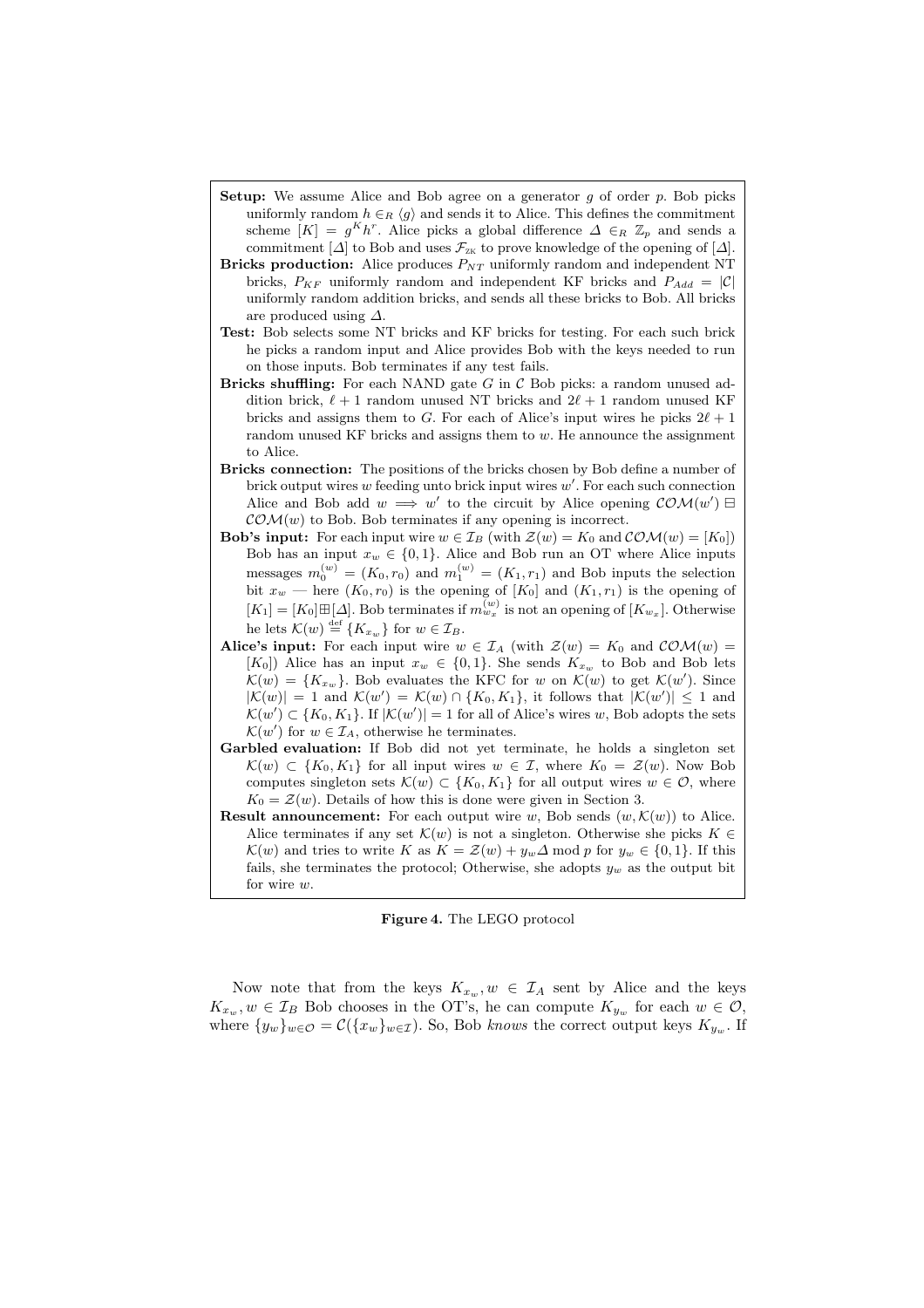Bob sends  $K_{y_w}$  for all  $w \in \mathcal{O}$ , then Alice accepts and outputs the correct values  $y_w$ .

If Bob sends  $K' \neq K_{y_w}$  for some wire, then Alice rejects unless  $K' = K_{1-y_w}$ . But then, if  $K' = K_{1-y_w}$ , Bob could query H on two different points  $K_{y_w}$ ,  $K' \in$  ${K_0, K_0+\Delta, K_0+2\Delta}$ , and we already argued that this happens with probability less than  $2^{-s}$ . So, the probability that Alice aborts is statistically close to the probability that Bob sends some  $K' \neq K_{y_w}$ .

### 5.2 Corrupted Alice

We then consider the case where Bob is honest and Alice is corrupted.

The simulator: The simulator runs Bob honestly in Setup, Bricks production, Test, Bricks shuffling, Bricks connection, Bob's input and Alice's input, except that:

- 1. It inspects Alice's input to  $\mathcal{F}_{ZK}$  in **Setup**. If the input to  $\mathcal{F}_{ZK}$  is not an opening of  $[\Delta]$ , it inputs abort! to  $\mathcal{F}_{\text{SCE}}$  on behalf of Alice. Otherwise it records ∆.
- 2. For each of Bob's input wires  $w \in \mathcal{I}_B$  it records both of Alice's inputs  $m_0^{(w)}$ and  $m_1^{(w)}$  to  $\mathcal{F}_{\text{OT}}$  in **Bob's input**. For  $c = 0, 1$ , if  $m_c^{(w)}$  is a valid opening of the  $[K_c]$  defined in **Bob's input**, it defines  $V_c^{(w)} \stackrel{\text{def}}{=} K_c$ . If  $m_c^{(w)}$  is not an opening of  $[K_c]$ , it defines  $V_c^{(w)} \stackrel{\text{def}}{=} \perp$ .

Plain abort: If Alice (formally the adversary) makes Bob abort in any of the steps run so far, e.g. by sending a key for one of Alice's input wires which is not accepted by the corresponding KFC, then S inputs abort! to  $\mathcal{F}_{\text{SCE}}$  to make it output abort! to the environment, exactly as Bob would have done in the protocol. The only step in which  $S$  cannot compute whether Bob would have aborted is in **Bob's input**, as S does not know the inputs  $\{x_w\}_{w \in \mathcal{I}_w}$  of Bob these were input to  $\mathcal{F}_{\text{SCE}}$  by the environment. This is handled as follows.

**Handling conditional failures:** If  $V_0^{(w)} = V_1^{(w)} = \bot$  for some  $w \in \mathcal{I}_B$ , then  $\mathcal S$  inputs abort! to  $\mathcal F_\text{\tiny SCE}$  on behalf of Alice. Note that Bob would always abort in the protocol in this case, as he would always receive an incorrect opening for the wire w. If not already terminated, then S computes  $W = \{w \in \mathcal{I}_B | V_0^{(w)} = \}$  $\perp \vee V_1^{(w)} = \perp$  and for  $w \in W$  sets  $\beta_w \in \{0, 1\}$  to be the value where  $V_{\beta_w}^{(w)}$  $\beta_w^{(w)} \neq \bot.$ It then inputs  $(W, \{\beta_w\}_{w \in W})$  to  $\mathcal{F}_{\text{SCE}}$  on behalf of Alice in **Guess**. Note that  $\mathcal{F}_{\text{SCE}}$  aborts iff  $\beta_w \neq x_w$  for some  $w \in W$ . By construction of the protocol and definition of the  $V_c^{(w)}$ , Bob would have aborted in the protocol iff  $V_{x_w}^{(w)} \neq K_{x_w}$ , if he was running with the inputs  $\{x_w\}_{w \in \mathcal{I}_B}$  input to  $\mathcal{F}_{\text{SCE}}$  by the environment. Therefore S makes  $\mathcal{F}_{\text{SCE}}$  abort iff Bob would have aborted in the protocol. So, until now the simulation is perfect.

**Extracting inputs:** If S did not yet make  $\mathcal{F}_{\text{SCE}}$  abort, it must now give an input to  $\mathcal{F}_{\text{SCE}}$  on behalf of Alice. Note that if S did not yet make  $\mathcal{F}_{\text{SCE}}$  abort,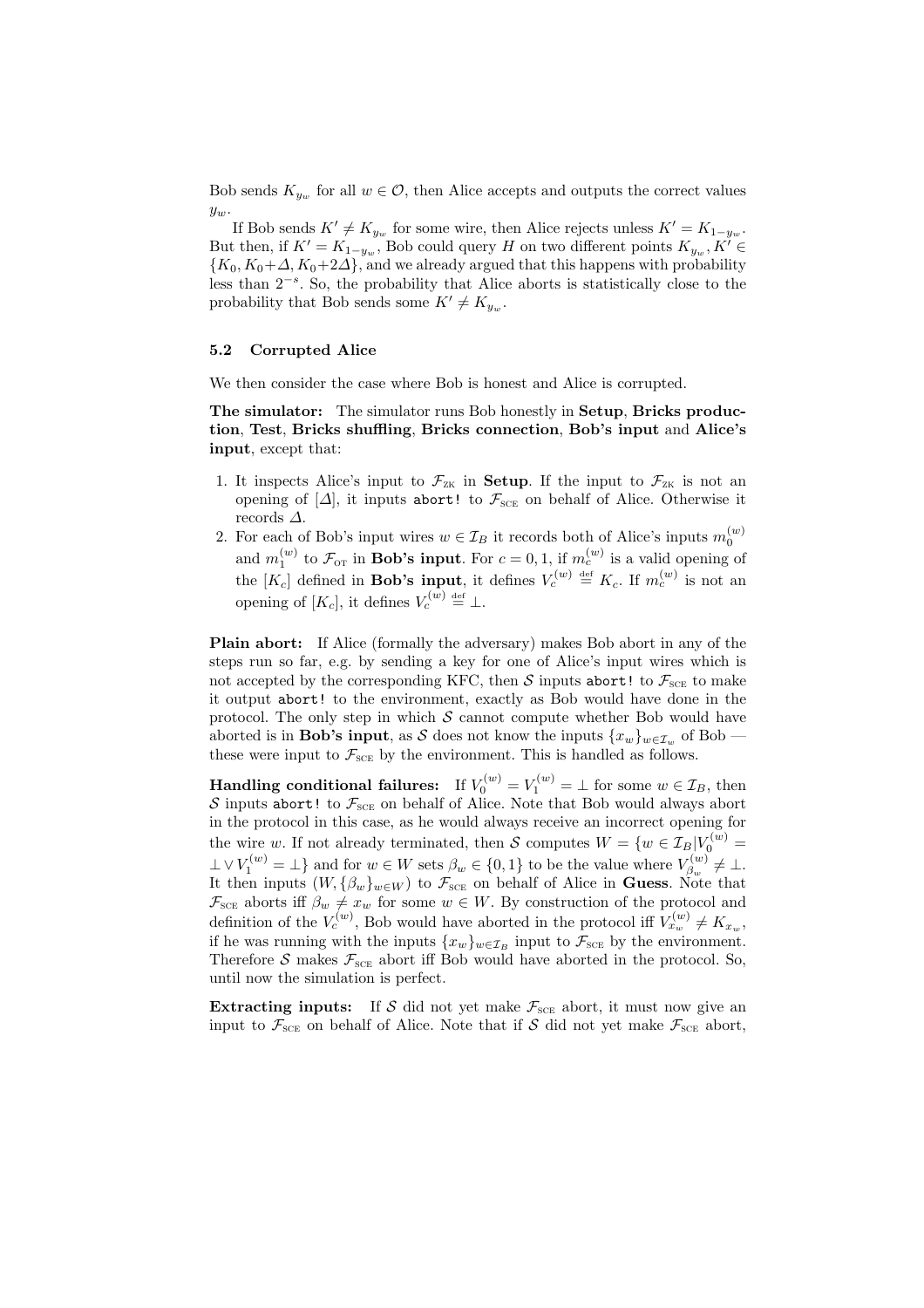then it knows a key  $K^{(w)}$  for each  $w \in \mathcal{I}_A$ , namely the keys obtained by running the KFC's on the keys sent by Alice in Alice's input. The simulator uses  $\Delta$  to compute  $K_{-1}^{(w)} = K_{x_w}^{(w)} - \Delta$  and  $K_{+1}^{(w)} = K_{x_w}^{(w)} + \Delta$ .<sup>1</sup> Then it runs the KFC for input wire w on  $\mathcal{K} = \{K_{-1}^{(w)}, K_{+1}^{(w)}, K_{+1}^{(w)}\}$ . If the output from the KFC does not consist of two keys K and K' where  $K - K' \in \{\Delta, -\Delta\}$  or  $K^{(w)} \notin \{K, K'\}$ , then S makes  $\mathcal{F}_{\text{SCE}}$  abort. Otherwise it names and orders the two keys as  $K_0^{(w)}$ ,  $K_1^{(w)}$ such that  $K_1^{(w)} = K_0^{(w)} + \Delta$  and computes  $x_w \in \{0, 1\}$  such that  $K^{(w)} = K_{x_w}^{(w)}$ . It inputs  $\{x_w\}_{w\in\mathcal{I}_A}$  to  $\mathcal{F}_{\text{SCE}}$  and gets back  $\{y_w\}_{w\in\mathcal{O}} = \mathcal{C}(\{x_w\}_{w\in\mathcal{I}_A} \cup \{x_w\}_{w\in\mathcal{I}_B}).$ 

**Evaluation:** By now S has a key  $K^{(w)}$  for each  $w \in \mathcal{I}_A$ . It lets  $\mathcal{K}(w) = \{K^{(w)}\}.$ For each  $w \in \mathcal{I}_B$  it lets  $\mathcal{K}(w) = \{V_0^{(w)}\}$  if  $V_0^{(w)} \neq \perp$  and  $\mathcal{K}(w) = \{V_1^{(w)}\}$  if  $V_0^{(w)} = \bot$ . Note that at this point  $V_1^{(w)} \neq \bot$  when  $V_0^{(w)} = \bot$ . It then evaluates the LEGO circuit on these  $\mathcal{K}(w)$ . If the evaluation fails, then it makes  $\mathcal{F}_{\text{SCE}}$ abort. Otherwise it computed  $\mathcal{K}(w) = \{K^{(w)}\}\$ for  $w \in \mathcal{O}$ . It computes  $\mathcal{K} =$  $\{K_{-1}^{(w)}, K_{+1}^{(w)}, K_{+1}^{(w)}\}$  as above and runs the KFC from the gate computing  $K^{(w)}$ on K. If the output does not consist of two keys which can be named and ordered such that  $K_1^{(w)} = K_0^{(w)} + \Delta$  it makes  $\mathcal{F}_{\text{SCE}}$  abort. Otherwise, it sends  $\{K_{y_w}^{(w)}\}_{w \in \mathcal{O}}$ to Alice, where the  $y_w$  are the values received from  $\mathcal{F}_{\text{sc}}$ .

That completes the description of the simulator.

Analysis: We argued that the simulation is perfect up until the evaluation. What remains is to argue that the simulator aborts in the evaluation with the same probability as Bob would in the protocol and that when it does not abort, then the keys  $\{K_{y_w}^{(w)}\}_{w\in\mathcal{O}}$  sent to Alice have the same distribution in the protocol and the simulation. This boils down to arguing that the LEGO circuit is correct if Bob does not abort before the evaluation phase.

**Defining good and bad:** We start the analysis by dividing bricks into good and bad and use this to define good and bad composites.

Consider the entire state of an execution after Alice sent all bricks to Bob and before Bob sends the challenge  $e \in \mathbb{Z}_p^n$ . Define q to be the probability that Bob accepts Alice's proof for  $[K_e] \stackrel{\text{def}}{=} [\sum_{i=1}^n e_i K_0^{(i)}]$ , when run from this fixed state (formally we fix the random tape of the environment and the adversary). If  $q \leq 2/p$  we define all bricks to be *bad*. Otherwise we extract the openings of all commitments and use these to define the goodness of the bricks, as described now.

For a fixed state of Alice she will for a fixed  $e \in E \stackrel{\text{def}}{=} \mathbb{Z}_p^n$  input a correct opening of  $[K_e]$  to  $\mathcal{F}_{\text{ZK}}$  with probability 0 or 1. Let  $E_g$  denote the  $e \in E$  where the probability is 1. Then  $q = |E_{g}|/|E|$ , and we have a poly-time oracle for computing  $K_e \stackrel{\text{def}}{=} \sum_{i=1}^n e_i K_0^{(i)}$  for  $e \in E_g$ : Given any  $e \in E$  we can run the execution from the fixed state until Alice inputs to  $\mathcal{F}_{\text{ZK}}$ . If  $e \in E_{\text{g}}$ , this gives us  $K_e$ . Let *n* denote the number of commitments  $[K_i]$ . It is clear that if we get  $K_{e^i}$  for *n* linear independent values  $e^i \in \mathbb{Z}_p^n$ , then we can efficiently solve for

 $1$  Both additions are modulo p. Below we will continue not explicitly mentioning the mod p when computing on elements from  $\mathbb{Z}_p$ .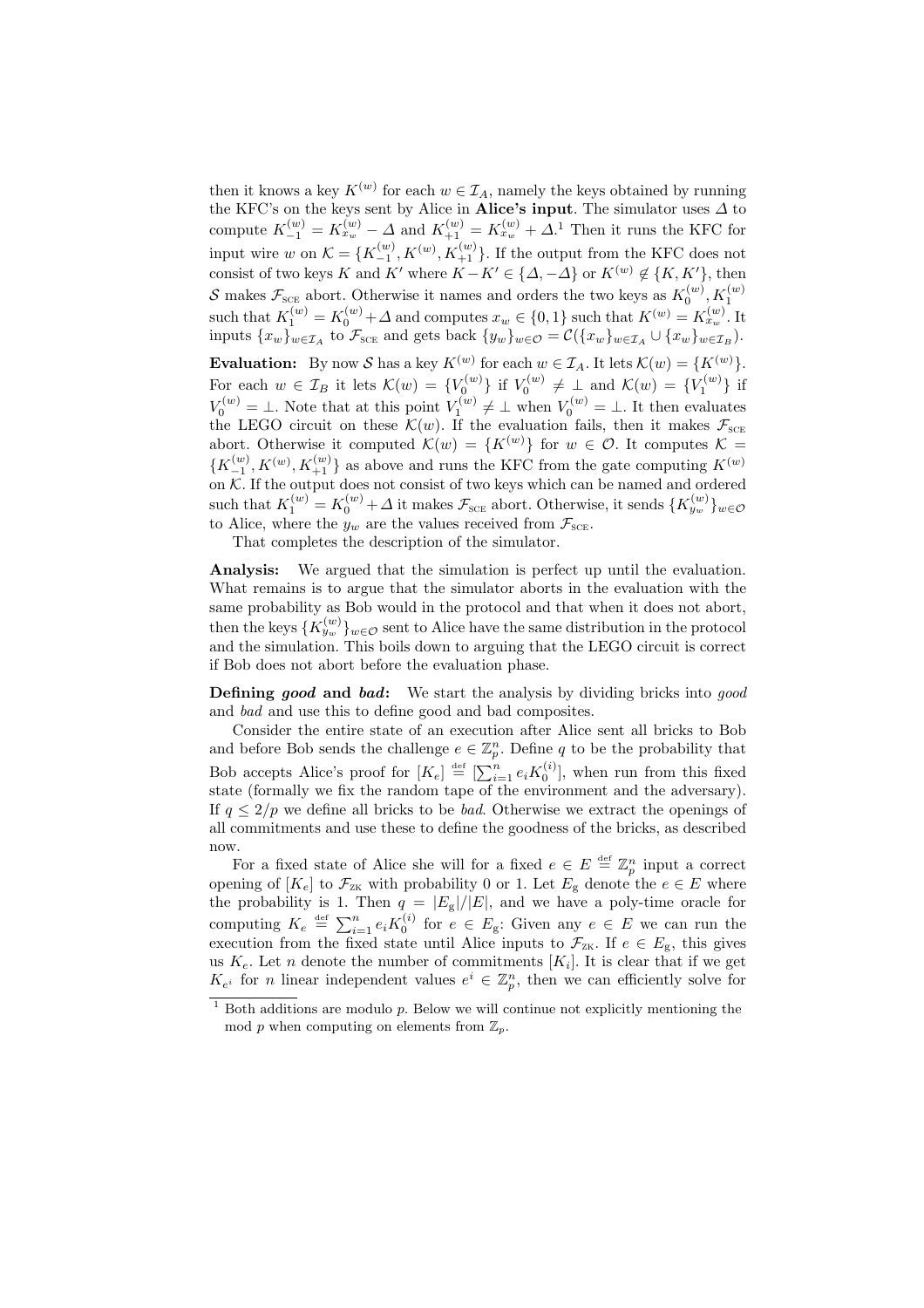openings of all  $[K_i]$ . We get the  $e^i$  by querying the oracle on several uniformly random  $e \in E$ . At any point, let  $\{e^i\}$  denote the  $e^i$  on which we got an opening of  $[K_{e^i}]$ . We continue querying as long as  $\text{span}\{e^i\} \neq \mathbb{Z}_p^n$ . If we query on a fresh uniformly random  $e \in E$ , then the probability that  $e \in \text{span}\{e^{i}\}\$ is at most  $1/p$ . The probability that  $e \in E_g$  is q. Therefore the probability that  $e \in E_g \setminus \text{span}\{e^i\}$ is at least  $q - 1/p \ge q/2$ . It follows that the expected number of queries to get span $\{e^{i}\} = \mathbb{Z}_p^n$  is at most  $n(q/2)^{-1} = 2nq^{-1}$ . The expected running time is therefore  $\text{poly}(s)q^{-1}$ . We only need to run the above extraction when Bob accepts the proof in the simulation, which he does with probability  $q$ . Therefore the expected running time of running the simulation once and extracting if Bob accepts is  $q \text{ poly}(s)q^{-1} = \text{poly}(\kappa)$ .

After having extracted openings of all commitments we let  $\mathcal{Z}(w) = K_0$  for all wires, where  $[K_0] = \mathcal{COM}(w)$  and  $K_0$  is the key extracted from  $[K_0]$ .

We then define a KF brick  $(w_I, w_O, [K_0], \{T_0, T_1\})$  to be good if there is an ordering  $T_0, T_1$  of  $\{T_0, T_1\}$  such that  $T_0 = H(K_0)$  and  $T_1 = H(K_0 + \Delta)$ . We define an NT brick  $(w_L, w_R, w_O, [L_0], [R_0], [O_0], \{C_0, C_1, C_2\})$  to be good if there is an ordering  $C_0, C_1, C_2$  of  $\{C_0, C_1, C_2\}$  such that  $C_0 = H(I_0) + O_0 + \Delta$ ,  $C_1 = H(I_0 + \Delta) + O_0 + \Delta$  and  $C_2 = H(I_0 + 2\Delta) + O_0$ . All other KF and NT bricks are defined to be bad.

We already now note that Alice cannot later open shifting values incorrectly: Assume that Alice opens  $[K'_0] \boxminus [K_0]$  to  $\Sigma \neq K'_0 - K_0$  as part of implementing  $w \implies w'$  (here  $[K_0] = \mathcal{COM}(w), K_0 = \mathcal{Z}(w), [K'_0] = \mathcal{COM}(w'), K'_0 = \mathcal{Z}(w')).$ We can then use the opening of  $[K'_0]$  to  $K'_0$ , the opening of  $[K_0]$  to  $K_0$  and the opening of  $[K'_0] \boxminus [K_0]$  to  $\Sigma$  to compute an opening of e.g.  $[K_0]$  to two different values. Since all three openings originate from Alice<sup>2</sup> and were computed in expected poly-time, we broke the computational binding of the commitment scheme. We also note the easy fact that if a KF brick is defined to be bad, then there exists at least one challenge  $e \in \{0, 1\}$  on which Alice cannot make Bob accept a test, and if an NT brick is defined to be bad, then there exists at least one challenge  $e \in \{0, 1, 2\}$  on which Alice cannot make Bob accept a test.<sup>3</sup>

We call a composite bad if it consists of more than  $\ell$  bad composites. Otherwise it is *good*. An NANDC consists of  $\ell + 1$  bricks and a KFC consists of  $2\ell + 1$  bricks. As a consequence they will work correctly if they are good. It then follows from Section 3 that a LEGO circuit consisting of only good composites will compute correct  $\mathcal{K}(w)$  for all  $w \in \mathcal{O}$ .

We first analyze the probability that any NANDC is bad. Let  $P = (1+\tau)(\ell+\tau)$ 1)|C| be the number of NT bricks produced by Alice, let B be the number of NT bricks being defined as bad, let  $T = \tau(\ell + 1)|\mathcal{C}|$  be the number of NT bricks being tested, and let  $U = (\ell + 1)|C|$  be the number of NT bricks used in the LEGO circuit.

Split each good NT brick into three green balls and split each bad NT brick into two green balls and a red ball. A ball represents one of the values a specific

 $^{\rm 2}$  The two first ones from extraction and the last because she sent it.

<sup>&</sup>lt;sup>3</sup> In both case, unless she breaks the computational binding of the commitment scheme.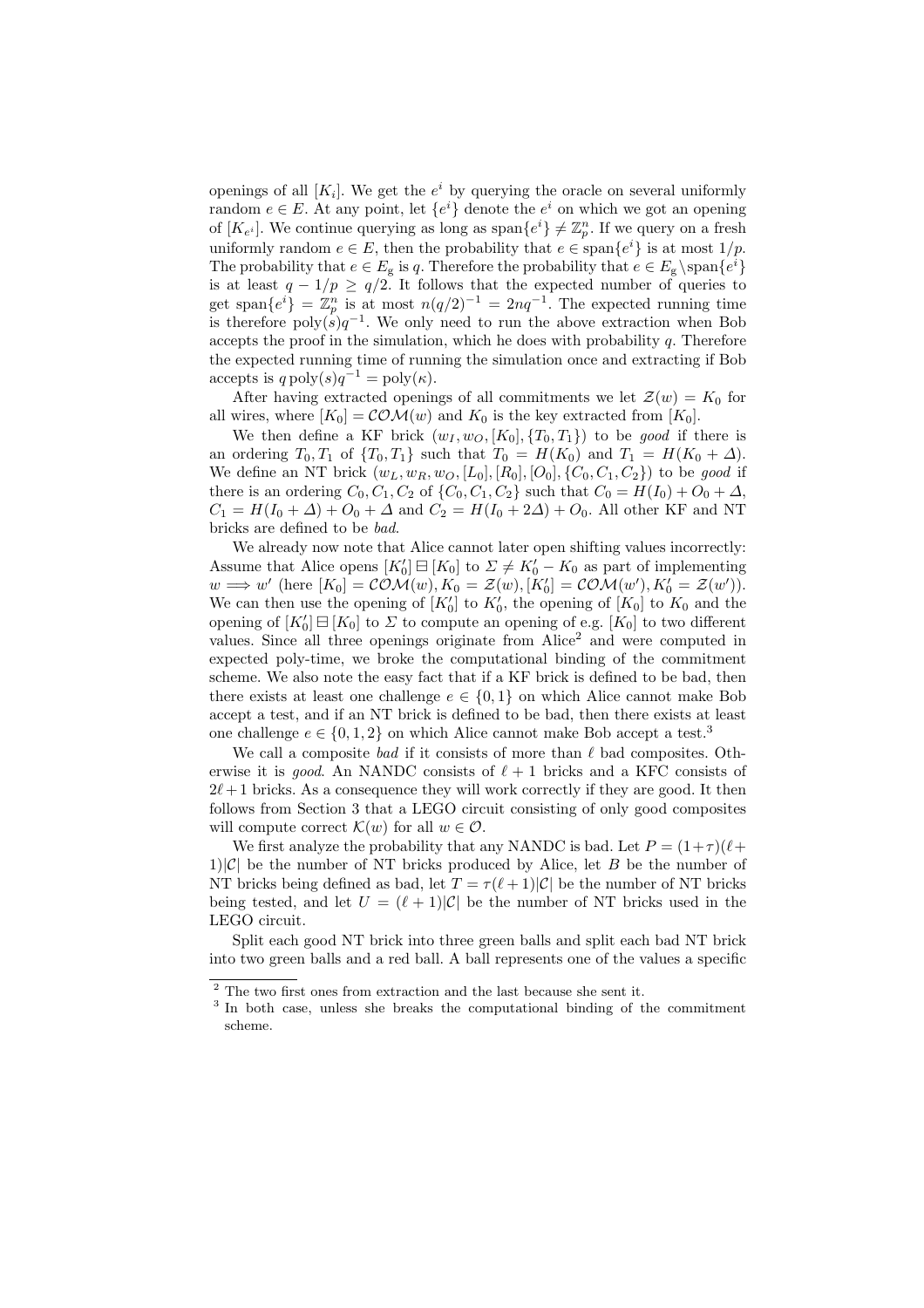brick can be tested on. Each bad brick has at least one value which will catch Alice if Bob tests on that value — this is the red ball. There are  $3P$  balls and B are red. We analyze the game where Bob chooses T balls at random and accepts if they are all green. This upper bounds his probability of accepting in the protocol, except for a negligible amount coming from Alice's possible breaking of the commitment scheme. The probability that Bob accepts in the game is upper bounded by  $\left(\frac{3P-B}{3P}\right)$ game is upper bounded by  $\left(\frac{B}{U}\right)^{\ell+1}$ . The probability that a given NANDC is bad is upper bounded by  $\left(\frac{B}{U}\right)^{\ell+1}$ , so by a union bound, the probability that Bob accepts and there is at least one bad NANDC is upper bounded by

$$
\left(\frac{3P-B}{3P}\right)^T |\mathcal{C}| \left(\frac{B}{U}\right)^{\ell+1} = |\mathcal{C}| \left(\left(\frac{3P-B}{3P}\right)^{\tau |\mathcal{C}|} \frac{B}{U}\right)^{\ell+1} . \tag{1}
$$

This is maximal in B when  $(3P - B)^{\tau |C|} B$  is maximal in B, which it is when  $B = 3P(1 + \tau|\mathcal{C}|)^{-1} = 3(1 + \tau)(\ell+1)|\mathcal{C}|(1 + \tau|\mathcal{C}|)^{-1} \approx 3\frac{1+\tau}{\tau}(\ell+1) =$  $3(1+\tau^{-1})(\ell+1)$ . We use  $B = 3(1+\tau^{-1})(\ell+1)$ . Then  $B/U = 3(1+\tau^{-1})|\mathcal{C}|^{-1}$ , and  $(3P - B)(3P)^{-1} = 1 - B(3P)^{-1} = 1 - (1 + \tau^{-1})(1 + \tau)|\mathcal{C}|^{-1} = 1 - \tau^{-1}|\mathcal{C}|^{-1}.$ So,  $\left(\frac{3P-B}{3P}\right)^{\tau|C|} = (1-\tau^{-1}|C|^{-1})^{\tau|C|} \approx e^{-1}$ . Plugging this into (1), we get an error probability of  $|\mathcal{C}|^{-\ell}$  $(3(\tau+1))$  $\left(\frac{r+1}{e\tau}\right)^{\ell+1}$ . Isolating for a probability of  $2^{-s}$  that there is a bad NT composite we get

$$
\ell \approx \frac{s + 0.1423 + \log \frac{\tau + 1}{\tau}}{\log |\mathcal{C}| - 0.1423 - \log \frac{\tau + 1}{\tau}} = O(s/\log |\mathcal{C}|) .
$$

We round up this value to the nearest integer to get the replication factor for the protocol. A more careful analysis without the approximations shows that this actually gives a probability of  $O(2^{-s})$  that Bob accepts and yet there is a NANDC being defined as bad.

Correctness: In the full version [NO08] we give a similar analysis for KFCs and recommend optimal values of  $\tau$  for a wide range of circuit sizes and desired security levels. Here it suffices to note that for  $\ell = O(s / \log |\mathcal{C}|)$  also the probability that Bob accepts and there is a bad KFC is  $O(2^{-s})$ . Therefore, if Bob accepts (in the protocol or simulation) then all composites are good, except with negligible probability. As described in Section 3, this implies that Bob will be able to evaluate the LEGO circuit in both settings, or at least abort with negligible probability. Furthermore, in the protocol the keys sent to Alice are  $\{K_{y_w}^{(w)}\}_{w\in\mathcal{O}}$ , where  $K_0^{(w)}$  is the key she can open  $\mathcal{COM}(w)$  to (by the extraction argument) and  $\{y_w\}_{w \in \mathcal{O}} = \mathcal{C}(\{x_w\}_{w \in \mathcal{I}_A} \cup \{x_w\}_{w \in \mathcal{I}_B})$  for Bob's inputs  ${x_w}_{w \in \mathcal{I}_B}$  and inputs  ${x_w}_{w \in \mathcal{I}_A}$  defined by the keys  ${K_{x_w}^{(w)}}_{w \in \mathcal{I}_A}$  sent by Alice and the keys  $K_0^{(w)}$  she can open the commitment of the input KFCs to. By construction of the simulator the keys sent to Alice are  $\{K_{y_w}^{(w)}\}_{w \in \mathcal{O}}$ , where  $K_0^{(w)}$  is the key she can open  $\mathcal{COM}(w)$  to and  $\{y_w\}_{w \in \mathcal{O}} = \mathcal{C}(\{x_w\}_{w \in \mathcal{I}_A} \cup \{x_w\}_{w \in \mathcal{I}_B})$  for Bob's inputs  $\{x_w\}_{w\in\mathcal{I}_B}$  (held by the  $\mathcal{F}_{\text{SCE}}$ ) and the inputs  $\{x_w\}_{w\in\mathcal{I}_A}$  extracted